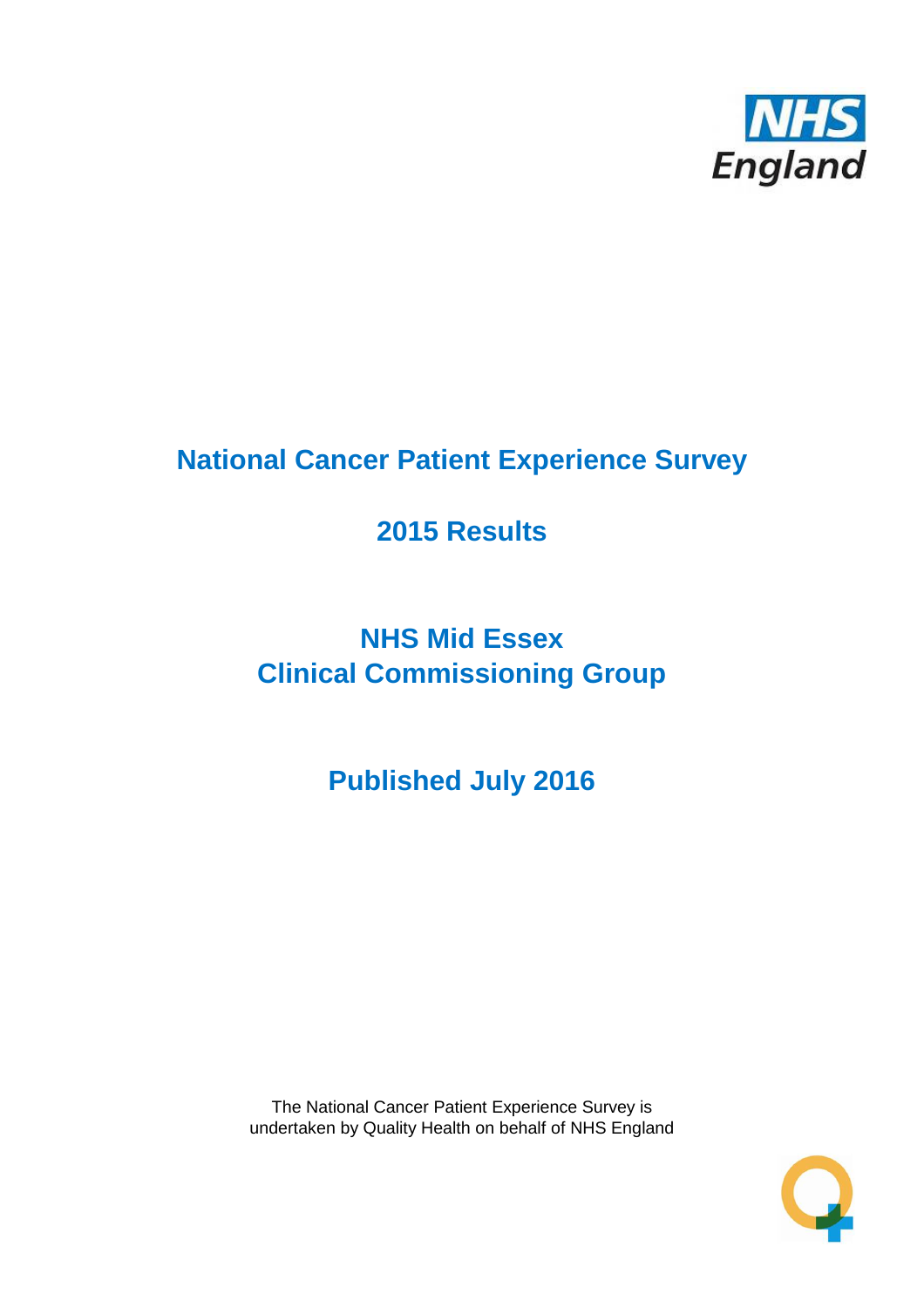#### **Introduction**

The National Cancer Patient Experience Survey 2015 is the fifth iteration of the survey first undertaken in 2010. It has been designed to monitor national progress on cancer care; to provide information to drive local quality improvements; to assist commissioners and providers of cancer care; and to inform the work of the various charities and stakeholder groups supporting cancer patients.

The survey was overseen by a national Cancer Patient Experience Advisory Group. This Advisory Group set the principles and objectives of the survey programme and guided questionnaire development.

The survey was commissioned and managed by NHS England. The survey provider, Quality Health, is responsible for designing, running and analysing the survey.

Full national results and other reports are available at www.ncpes.co.uk

Further details on the survey methodology and changes to the 2015 survey can be found in the Annex. Note that a number of significant changes were made to the 2015 survey so caution should be taken in directly comparing data from the 2015 survey to the findings of the previous CPES surveys. No comparisons with previous surveys are presented in this report.

#### **This report**

The report shows how this CCG scored for each question in the survey, compared with national results. It is aimed at helping individual CCGs to understand their performance and identify areas for local improvement.

Note that responses for questions with 1-20 respondents have been suppressed. This is to protect patient confidentiality and because uncertainty around the result is too great.

#### **Data tables**

The data tables presented in this report show the following for each question:

- **Column 1** shows the number of respondents to this question
- **Column 2** shows the unadjusted 2015 score for this CCG
- **Column 3** shows the case-mix adjusted 2015 score for this CCG
- **Column 4** shows the lower limit of the expected range of scores for this CCG (the top of the pale blue section on the Comparability chart - see below)
- **Column 5** shows the upper limit of the expected range of scores for this CCG (the bottom of the dark blue section on the Comparability chart - see below)
- **Column 6** shows the National Average score for this question.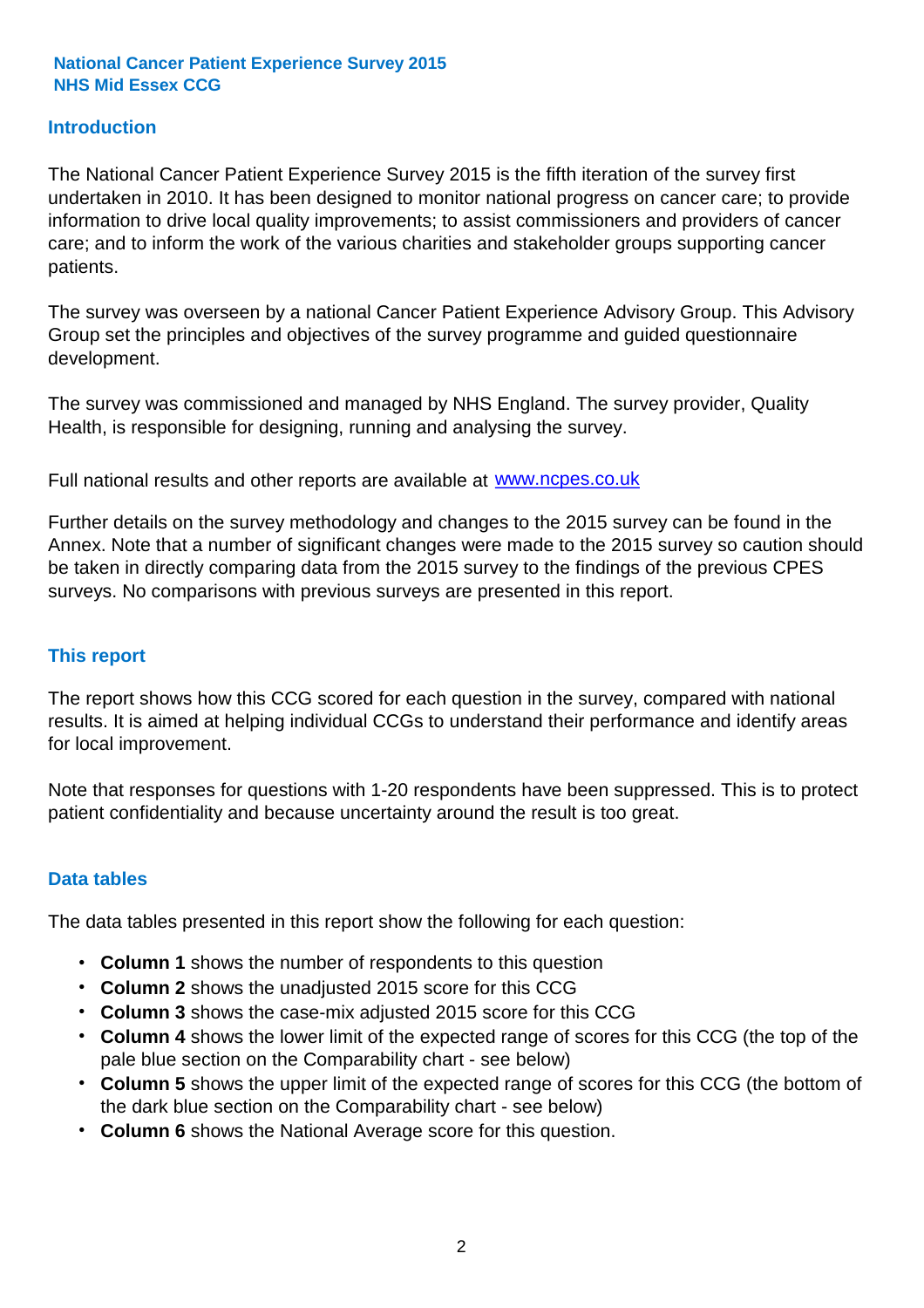Results for individual response options are presented in the detailed data tables **WWW.ncpes.co.uk** Confidence Intervals for unadjusted and case-mix adjusted data are provided in these tables.

Expected ranges and 95% Confidence Intervals highlight the uncertainty around the results. The size of the expected ranges and confidence intervals will be different for each question, and depends on the number of respondents and the range of their responses.

For further details on case-mix adjustment and the scoring methodology used, please refer to the Annex.

#### **Comparability charts**

For the 2015 survey, we have adopted the CQC standard for reporting comparative performance, based on calculation of "expected ranges". This means that CCGs will be flagged as outliers only if there is statistical evidence that their scores deviate (positively or negatively) from the range of scores that would be expected for CCGs of the same size.

The Comparability charts in this report show a bar with these expected ranges (in grey), higher than expected (in dark blue), and lower than expected (in pale blue). A black dot represents the actual score of this CCG.

The same colour convention has been used in Column 3 of the Data tables.

For further details on expected ranges, please refer to the technical document at **www.ncpes.co.uk** 

#### **Tumour group tables**

The final set of tables in this report show the scores for each question for each of the 13 tumour groups, with a comparative national score for that tumour group.

These breakdowns are intended as additional information for CCGs to understand the differences between the experiences of patients with different types of cancer. The numbers are generally relatively small and may not be statistically significant. They should therefore be treated with some caution.

#### **Notes on specific questions**

Question 5 in the survey has not been scored. However, the unscored data is useful and has been published alongside the other results in this report. This question asked respondents to "tick all that apply". The results show all of the responses given including where respondents chose two or more options.

Questions used to direct respondents to different parts of the survey (questions 4, 17, 24, 27, 40, 43, 46) and other demographic and information questions are not reported.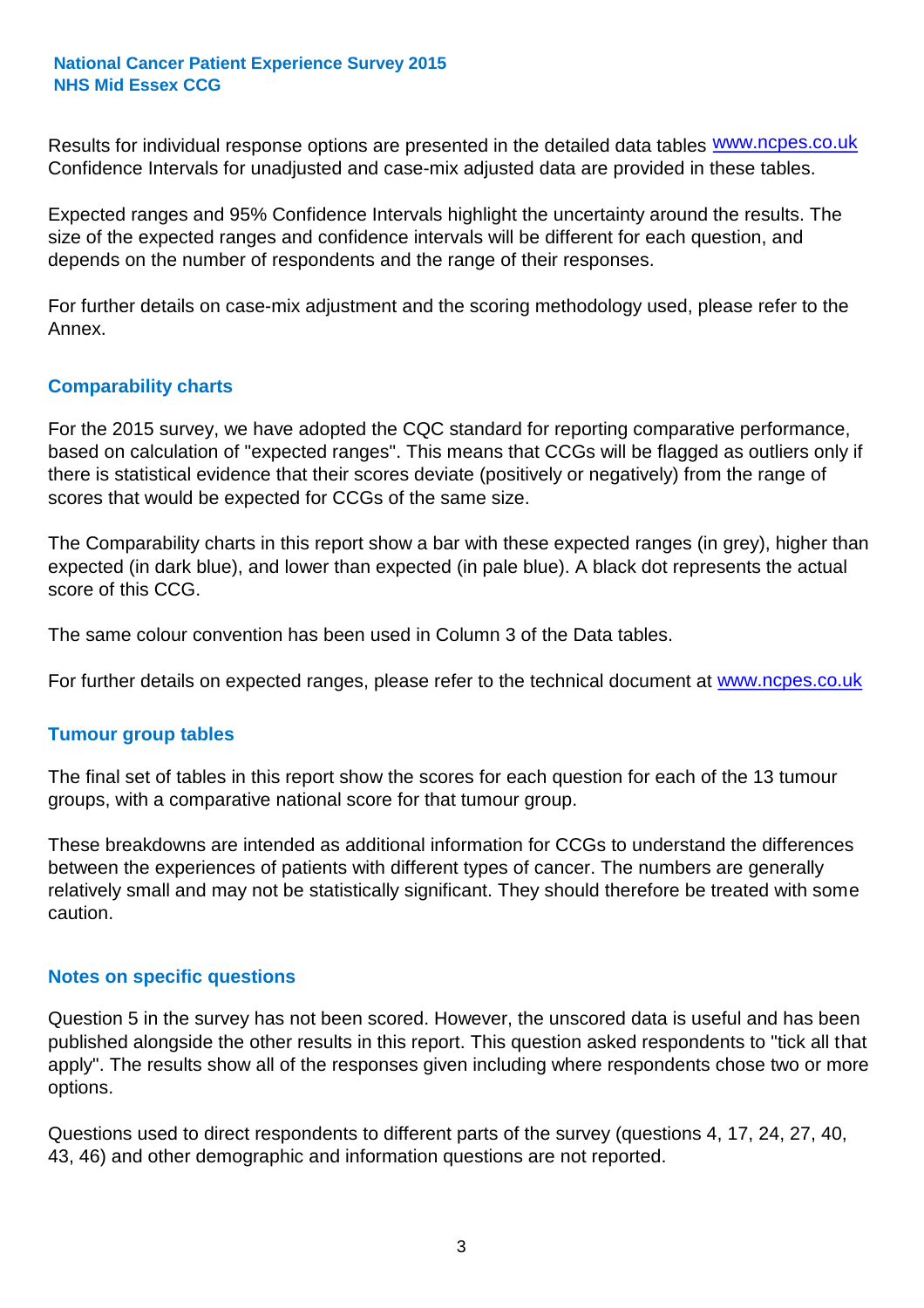#### **How to use the data**

Unadjusted data should be used to see the actual responses from patients relating to the CCG.

Case-mix adjusted data, together with expected ranges, should be used to understand whether the results are significantly higher or lower than national results.

Case-mix adjusted data, together with (case-mix adjusted) Confidence Intervals (presented in the detailed data tables **www.ncpes.co.uk**), should be used to understand whether the results are significantly higher or lower than the results for another CCG.

#### **Response rates**

Numbers of respondents by tumour group, age and gender can be found in the Annex.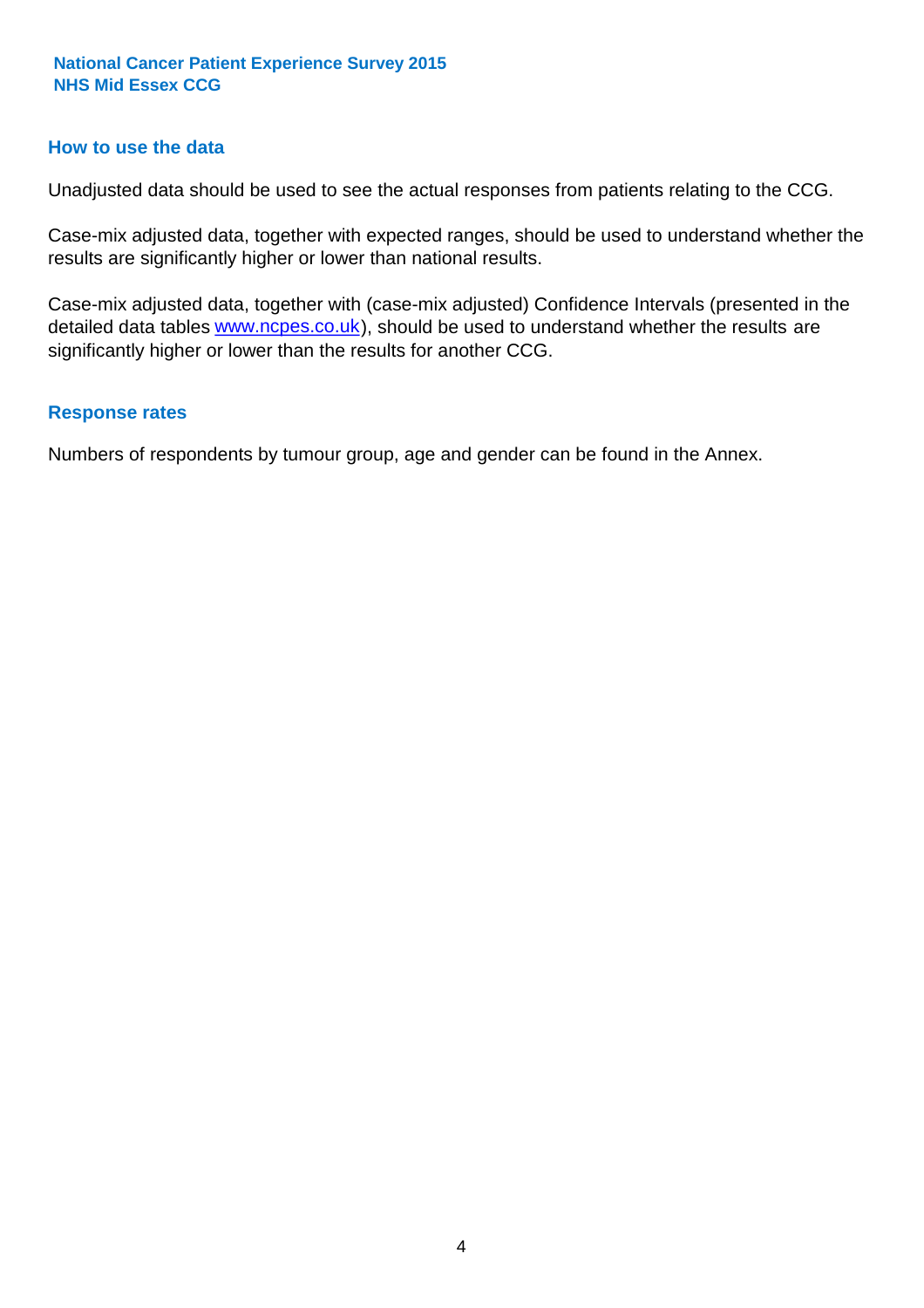#### **Executive Summary**

average rating of 8.7. Asked to rate their care on a scale of zero (very poor) to 10 (very good), respondents gave an

The following questions are included in phase 1 of the Cancer Dashboard developed by Public Health England and NHS England\*:

- **76%** of respondents said that they were definitely involved as much as they wanted to be in decisions about their care and treatment
- **90%** of respondents said that they were given the name of a Clinical Nurse Specialist who would support them through their treatment
- when asked how easy or difficult it had been to contact their Clinical Nurse Specialist 84% of respondents said that it had been 'quite easy' or 'very easy'
- **88%** of respondents said that, overall, they were always treated with dignity and respect they were in hospital
- **92%** of respondents said that hospital staff told them who to contact if they were worried about their condition or treatment after they left hospital
- **63%** of respondents said that they thought the GPs and nurses at their general practice definitely did everything they could to support them while they were having cancer treatment.

Detailed results for these and other questions are set out in the sections that follow.

#### \* www.cancerdata.nhs.uk/dashboard

The questions were selected in discussion with the national Cancer Patient Experience Advisory Group and reflect four key patient experience domains: provision of information; involvement in decisions; care transition; interpersonal relations, respect and dignity. The figures presented above are all case-mix adjusted.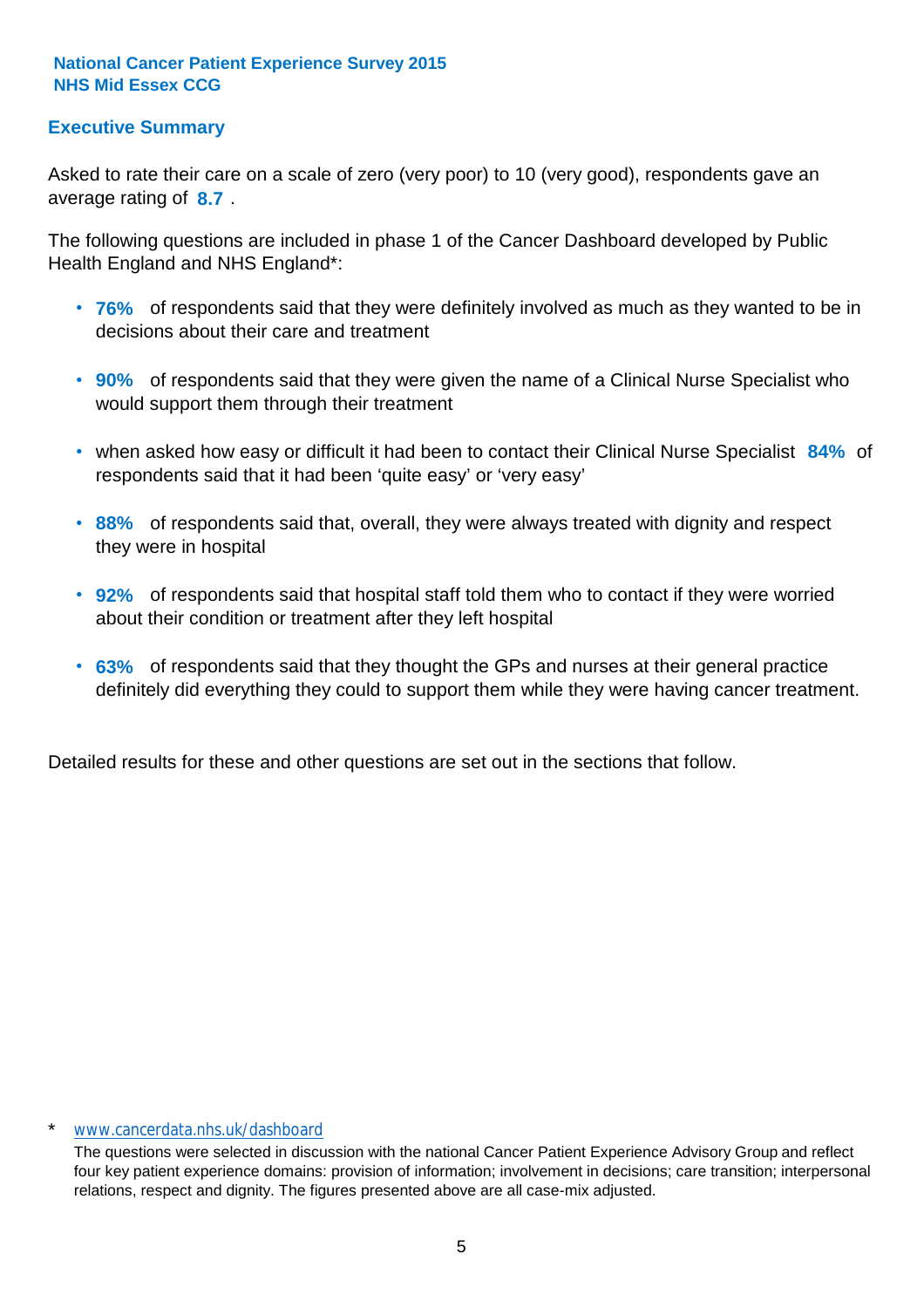## **Questions which scored outside expected range**

|                   |                                                                                            |                                             |                                        | 2015 Case-mix Adjusted                            |                                       |                              |
|-------------------|--------------------------------------------------------------------------------------------|---------------------------------------------|----------------------------------------|---------------------------------------------------|---------------------------------------|------------------------------|
| Question          |                                                                                            | for this<br>respondents<br>Number of<br>CCG | Percentage<br>ins.<br>2015<br>CCG<br>Q | ower limit<br>expected<br>range<br>$\overline{a}$ | Upper limit<br>expected<br>range<br>٩ | Average<br>National<br>Score |
|                   | Support for people with cancer                                                             |                                             |                                        |                                                   |                                       |                              |
| Q <sub>21</sub>   | Hospital staff gave information about impact cancer could have<br>on day to day activities | 367                                         | 77%                                    | 77%                                               | 85%                                   | 81%                          |
| Q22               | Hospital staff gave information on getting financial help                                  | 293                                         | 63%                                    | 49%                                               | 61%                                   | 55%                          |
| Q <sub>23</sub>   | Hospital staff told patient they could get free prescriptions                              | 257                                         | 86%                                    | 75%                                               | 85%                                   | 80%                          |
| <b>Operations</b> |                                                                                            |                                             |                                        |                                                   |                                       |                              |
| Q26               | Staff explained how operation had gone in understandable way                               | 291                                         | 83%                                    | 73%                                               | 82%                                   | 78%                          |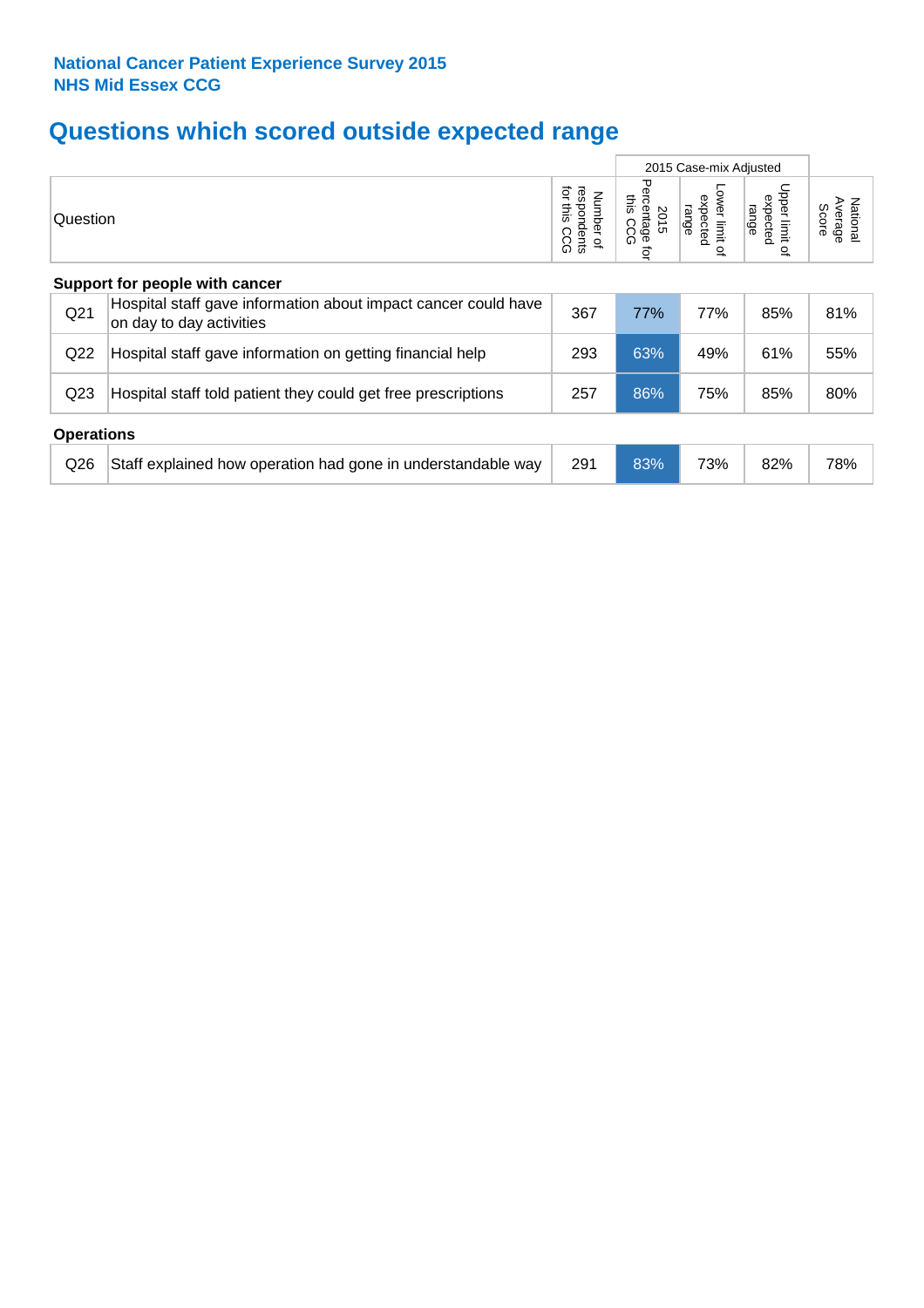### **CCG results**

#### **Seeing your GP**



|    |                                                                |                                                     |                             |               | 2015 Case-mix Adjusted     |                            |                           |
|----|----------------------------------------------------------------|-----------------------------------------------------|-----------------------------|---------------|----------------------------|----------------------------|---------------------------|
|    | Question                                                       | respondents<br><b>Number</b><br>$\overline{\sigma}$ | 2015<br>Unadjusted<br>Score | 2015<br>Score | Expected<br>range<br>lower | Expected<br>range<br>nbber | National Average<br>Score |
| Q1 | Saw GP once / twice before being told had to go to<br>hospital | 403                                                 | 77%                         | 75%           | 72%                        | 80%                        | 76%                       |
| Q2 | Patient thought they were seen as soon as necessary            | 540                                                 | 81%                         | 80%           | 79%                        | 86%                        | 82%                       |

|    |                                                                             |                                                       | No. |
|----|-----------------------------------------------------------------------------|-------------------------------------------------------|-----|
|    | Beforehand, did you have all the<br>information you needed about your test? | Yes                                                   | 437 |
|    |                                                                             | No, I would have liked more written information       | 16  |
| Q5 |                                                                             | No, I would have liked more <b>verbal</b> information | 14  |
|    |                                                                             | I did not need / want any information                 | 18  |
|    |                                                                             | Don't know / can't remember                           |     |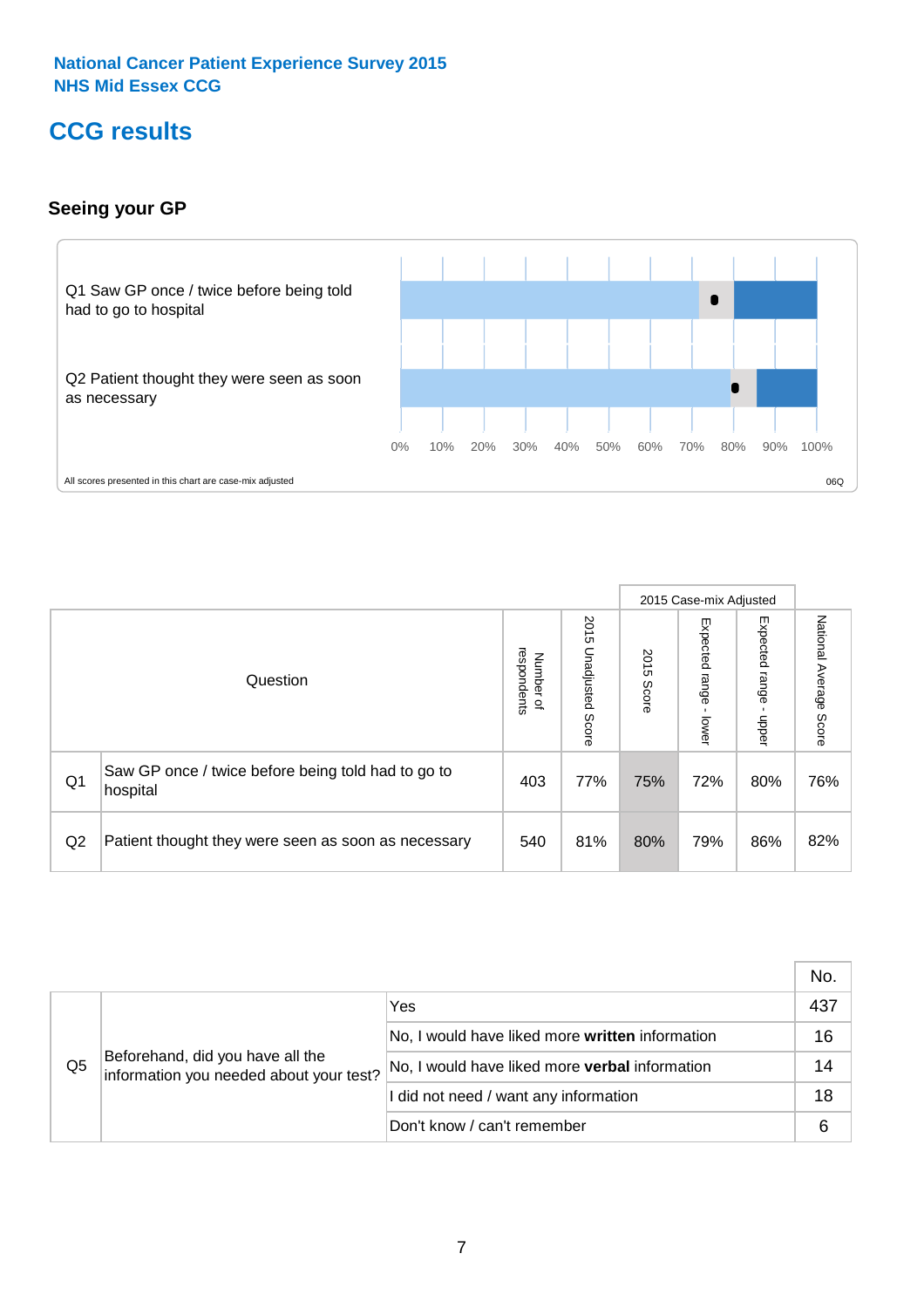#### **Diagnostic tests**



|                |                                                                       |                                   |                             |               | 2015 Case-mix Adjusted      |                         |                           |
|----------------|-----------------------------------------------------------------------|-----------------------------------|-----------------------------|---------------|-----------------------------|-------------------------|---------------------------|
|                | Question                                                              | respondents<br>Number<br>$\Omega$ | 2015<br>Unadjusted<br>Score | 2015<br>Score | Expected<br> range<br>lower | Expected range<br>nbber | National Average<br>Score |
| Q <sub>6</sub> | The length of time waiting for the test to be done was<br>about right | 468                               | 84%                         | 84%           | 84%                         | 90%                     | 87%                       |
| Q7             | Given complete explanation of test results in<br>understandable way   | 463                               | 80%                         | 79%           | 75%                         | 83%                     | 79%                       |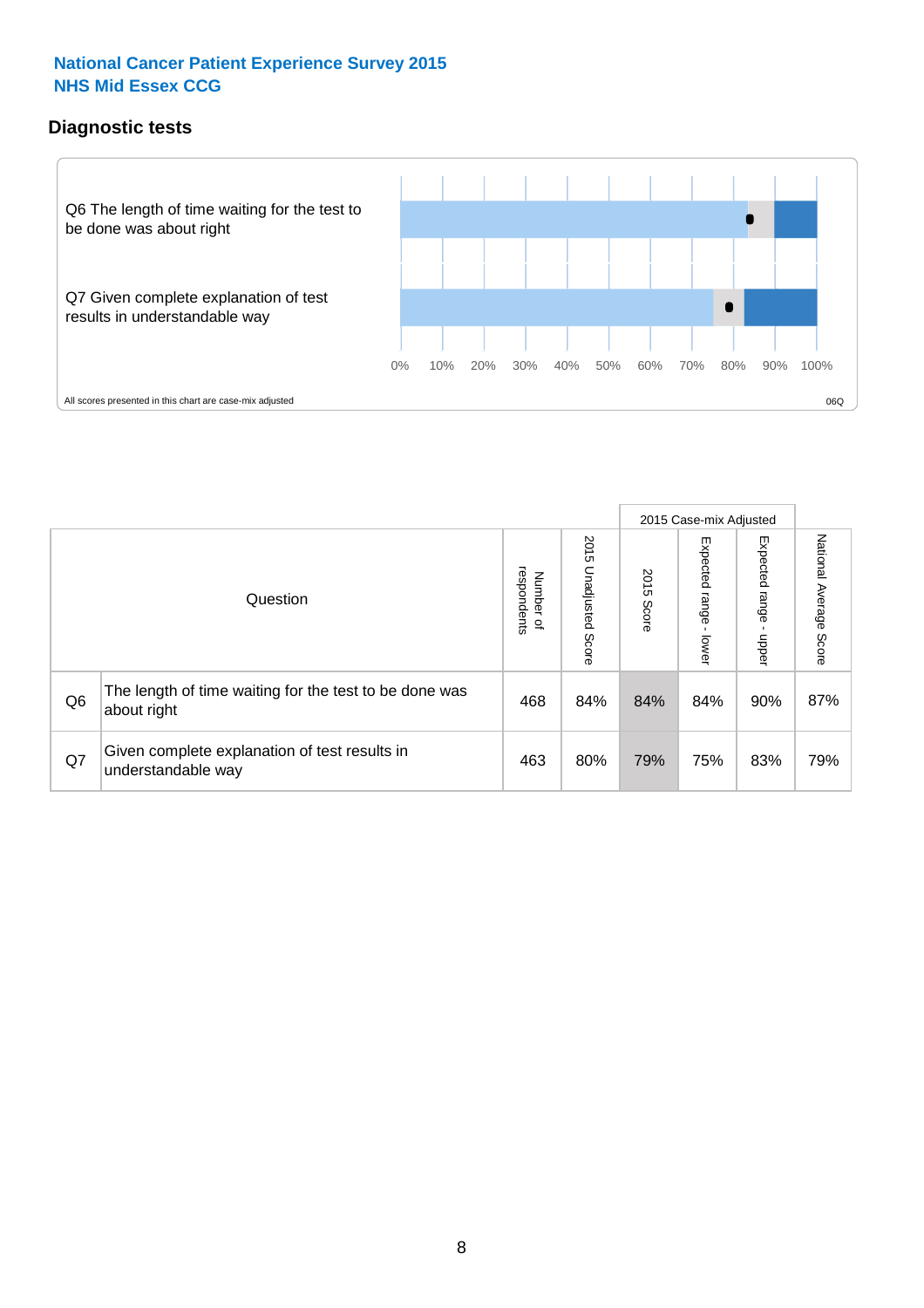#### **Finding out what was wrong with you**



|     |                                                                                            |                          |                       |     | 2015 Case-mix Adjusted<br>Expected range<br>Expected range - lower<br>2015 Score<br>$\mathbf{I}$<br>nbber<br>75%<br>82%<br>81%<br>87%<br>69%<br>77% |     |                           |
|-----|--------------------------------------------------------------------------------------------|--------------------------|-----------------------|-----|-----------------------------------------------------------------------------------------------------------------------------------------------------|-----|---------------------------|
|     | Question                                                                                   | respondents<br>Number of | 2015 Unadjusted Score |     |                                                                                                                                                     |     | National Average<br>Score |
| Q8  | Patient told they could bring a family member or friend<br>when first told they had cancer | 458                      | 75%                   | 75% |                                                                                                                                                     |     | 79%                       |
| Q9  | Patient felt they were told sensitively that they had cancer                               | 543                      | 82%                   | 82% |                                                                                                                                                     |     | 84%                       |
| Q10 | Patient completely understood the explanation of what<br>was wrong                         | 543                      | 73%                   | 72% |                                                                                                                                                     |     | 73%                       |
| Q11 | Patient given easy to understand written information<br>about the type of cancer they had  | 489                      | 70%                   | 69% | 68%                                                                                                                                                 | 76% | 72%                       |

9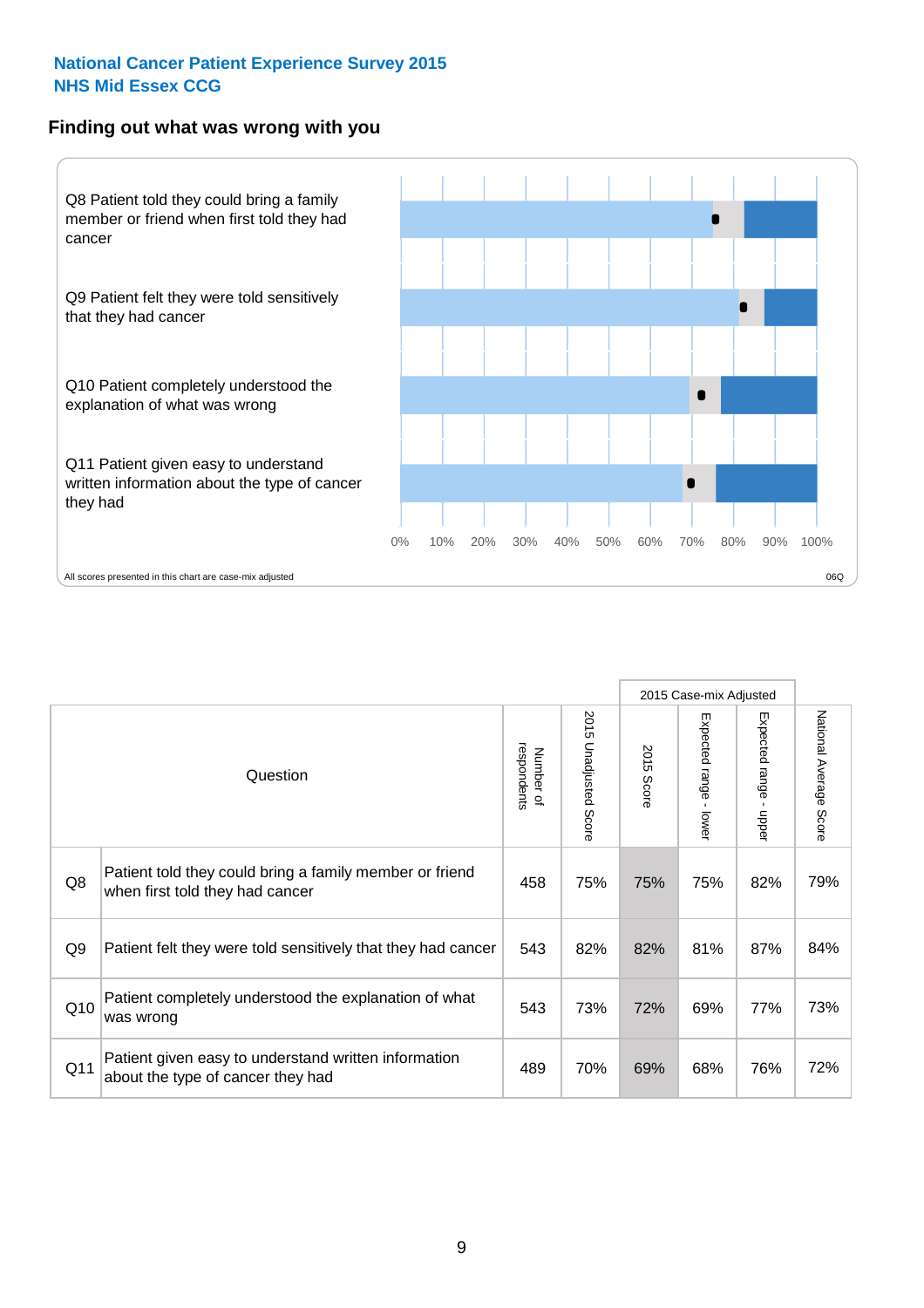#### **Finding out what was wrong with you**



|     |                                                                                         |                          |                          |               | 2015 Case-mix Adjusted                  |                           |                        |
|-----|-----------------------------------------------------------------------------------------|--------------------------|--------------------------|---------------|-----------------------------------------|---------------------------|------------------------|
|     | Question                                                                                | Number of<br>respondents | 2015<br>Unadjusted Score | 2015<br>Score | Expected range<br>$\mathbf{I}$<br>lower | Expected range<br>- nbber | National Average Score |
| Q12 | Patient felt that treatment options were completely<br>explained                        | 462                      | 82%                      | 82%           | 79%                                     | 86%                       | 83%                    |
| Q13 | Possible side effects explained in an understandable way                                | 529                      | 73%                      | 73%           | 69%                                     | 77%                       | 73%                    |
| Q14 | Patient given practical advice and support in dealing with<br>side effects of treatment | 522                      | 68%                      | 68%           | 62%                                     | 70%                       | 66%                    |
| Q15 | Patient definitely told about side effects that could affect<br>them in the future      | 485                      | 51%                      | 51%           | 50%                                     | 59%                       | 54%                    |
| Q16 | Patient definitely involved in decisions about care and<br>treatment                    | 521                      | 77%                      | 76%           | 74%                                     | 81%                       | 78%                    |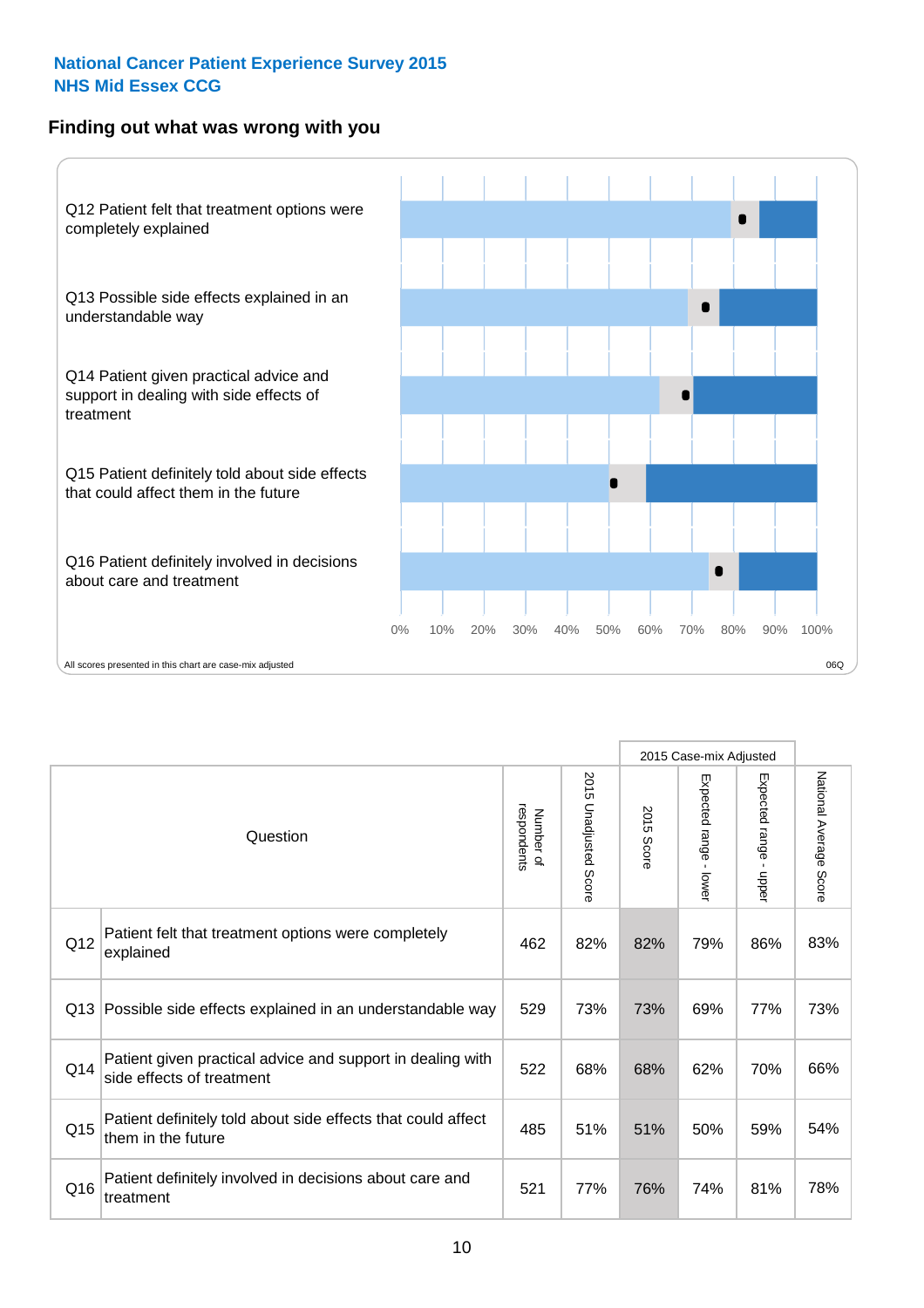#### **Clinical Nurse Specialist**



|     |                                                                                     |                          |                       | 2015 Case-mix Adjusted |                         |                         |                        |
|-----|-------------------------------------------------------------------------------------|--------------------------|-----------------------|------------------------|-------------------------|-------------------------|------------------------|
|     | Question                                                                            | Number of<br>respondents | 2015 Unadjusted Score | 2015<br>Score          | Expected range<br>lower | Expected range<br>nbber | National Average Score |
| Q17 | Patient given the name of the CNS who would support<br>them through their treatment | 522                      | 90%                   | 90%                    | 87%                     | 93%                     | 90%                    |
| Q18 | Patient found it easy to contact their CNS                                          | 434                      | 84%                   | 84%                    | 83%                     | 91%                     | 87%                    |
| Q19 | Get understandable answers to important questions all or<br>most of the time        | 412                      | 90%                   | 89%                    | 85%                     | 92%                     | 89%                    |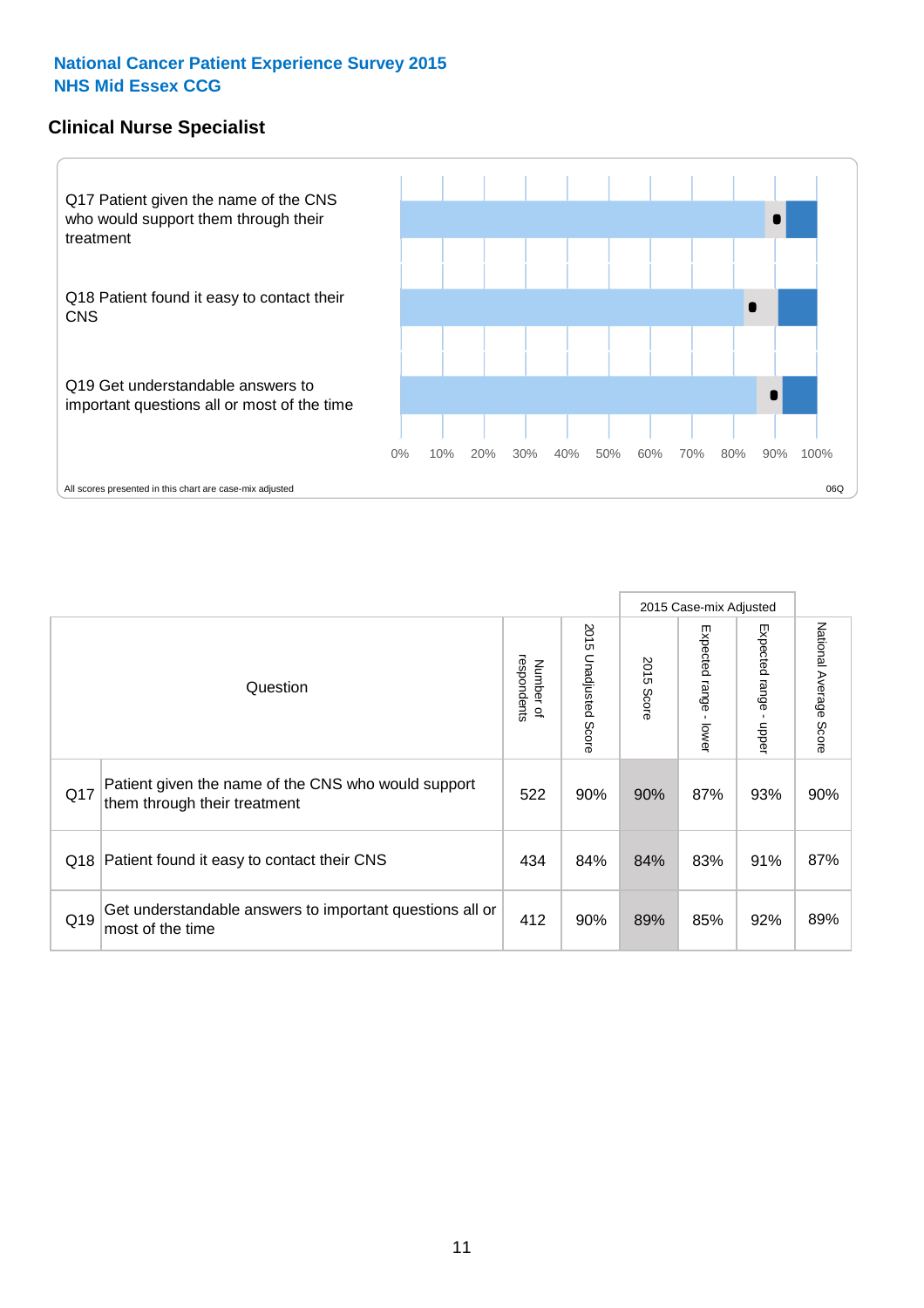#### **Support for people with cancer**



|                 |                                                                                            |                          |                          |               | 2015 Case-mix Adjusted                  |                                           |                        |
|-----------------|--------------------------------------------------------------------------------------------|--------------------------|--------------------------|---------------|-----------------------------------------|-------------------------------------------|------------------------|
|                 | Question                                                                                   | respondents<br>Number of | 2015 Unadjusted<br>Score | 2015<br>Score | Expected range<br>$\mathbf{I}$<br>lower | Expected range<br>$\blacksquare$<br>nbber | National Average Score |
| Q20             | Hospital staff gave information about support groups                                       | 394                      | 81%                      | 81%           | 79%                                     | 87%                                       | 83%                    |
| Q <sub>21</sub> | Hospital staff gave information about impact cancer could<br>have on day to day activities | 367                      | 77%                      | 77%           | 77%                                     | 85%                                       | 81%                    |
| Q22             | Hospital staff gave information on getting financial help                                  | 293                      | 62%                      | 63%           | 49%                                     | 61%                                       | 55%                    |
| Q23             | Hospital staff told patient they could get free prescriptions                              | 257                      | 85%                      | 86%           | 75%                                     | 85%                                       | 80%                    |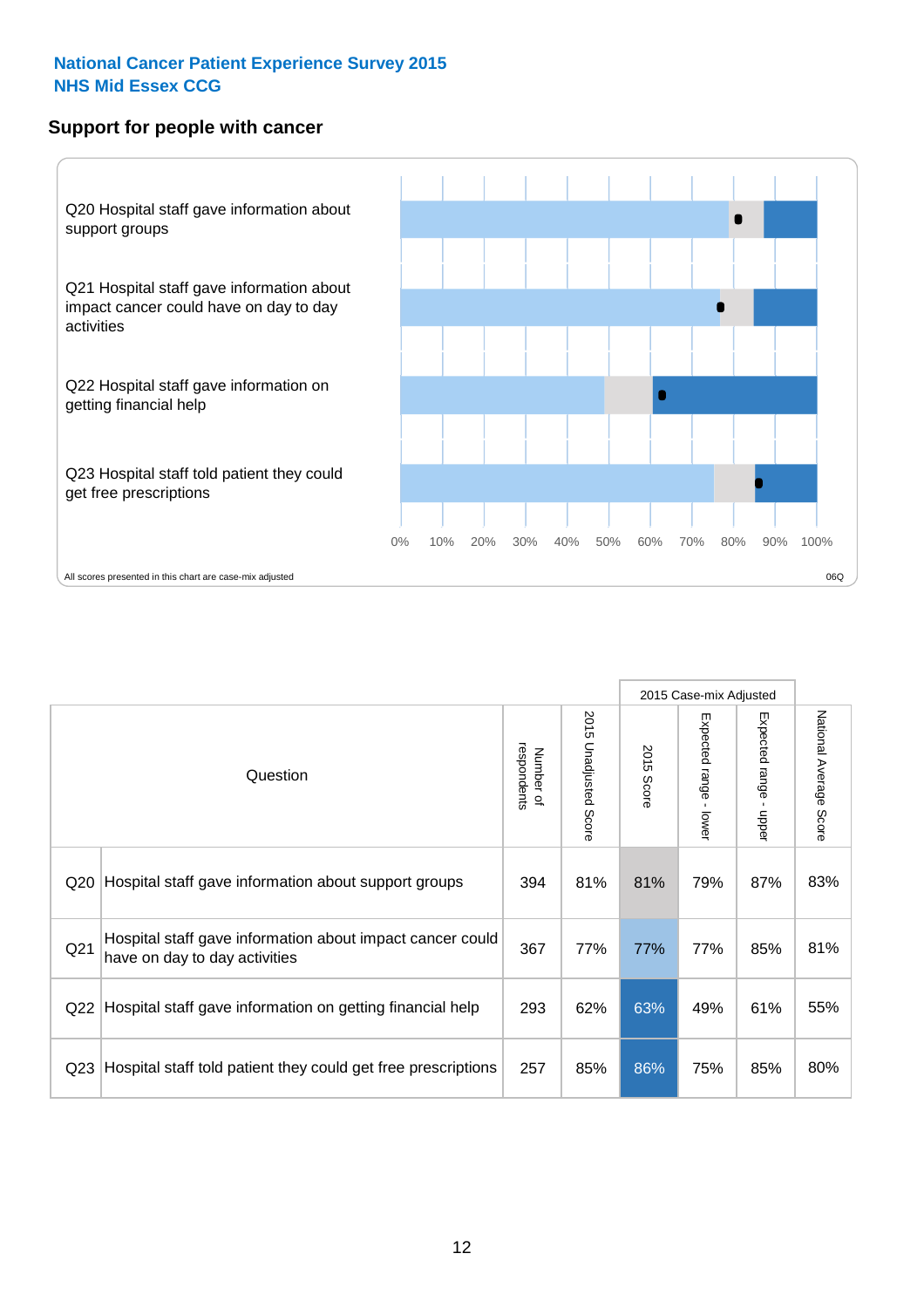#### **Operations**



|     |                                                                 |                                              |                             |               | 2015 Case-mix Adjusted     |                           |                              |
|-----|-----------------------------------------------------------------|----------------------------------------------|-----------------------------|---------------|----------------------------|---------------------------|------------------------------|
|     | Question                                                        | respondents<br>Number<br>$\overline{\sigma}$ | 2015<br>Unadjusted<br>Score | 2015<br>Score | Expected<br>range<br>lower | Expected<br>range<br>dddn | National<br>Average<br>Score |
| Q26 | Staff explained how operation had gone in<br>understandable way | 291                                          | 84%                         | 83%           | 73%                        | 82%                       | 78%                          |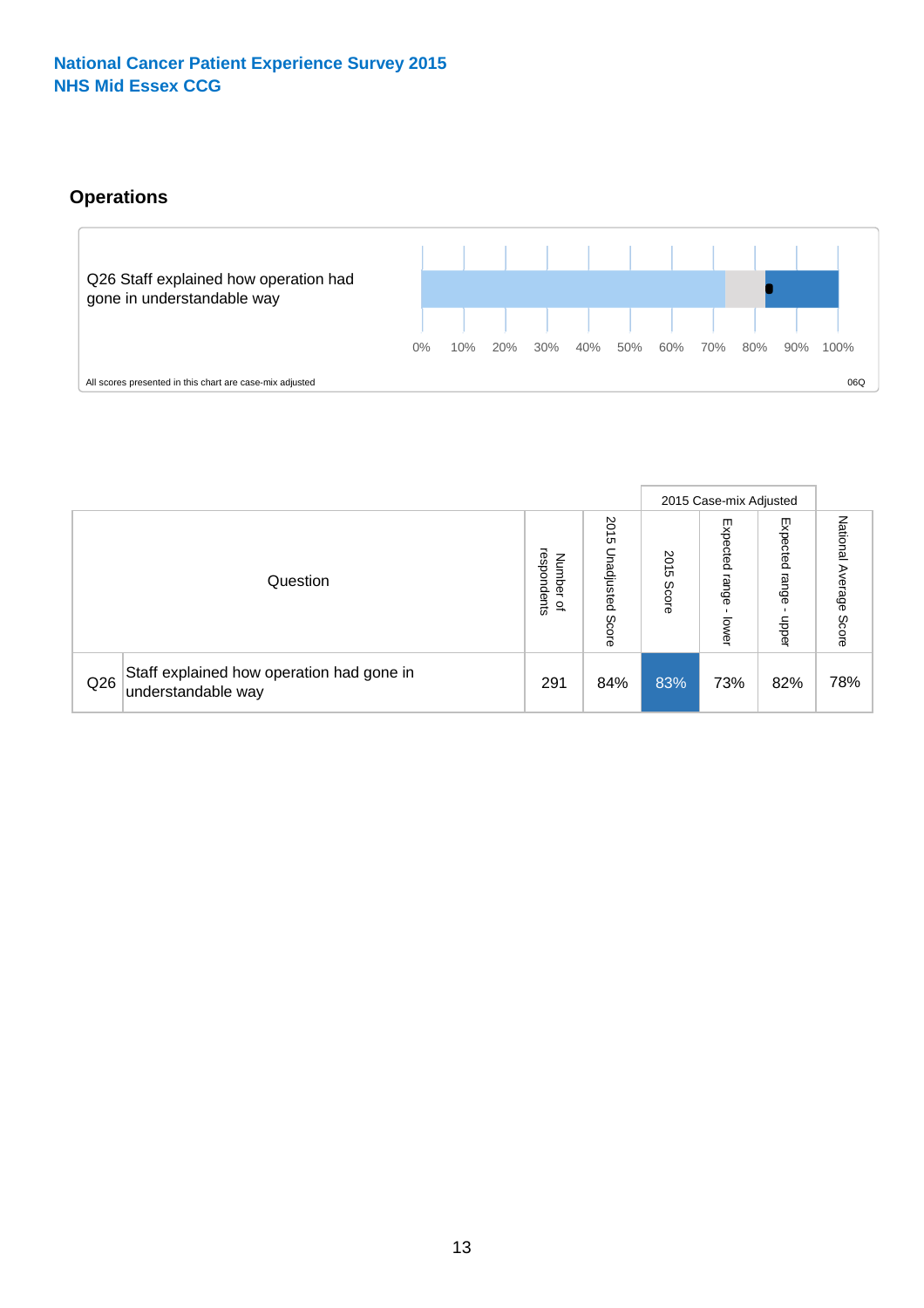#### **Hospital care as an inpatient (Part 1 of 3)**



All scores presented in this chart are case-mix adjusted  $06Q$ 

|                 |                                                                                           |                          |                       |                      | 2015 Case-mix Adjusted                  |                           |                        |
|-----------------|-------------------------------------------------------------------------------------------|--------------------------|-----------------------|----------------------|-----------------------------------------|---------------------------|------------------------|
|                 | Question                                                                                  | respondents<br>Number of | 2015 Unadjusted Score | 2015<br><b>Score</b> | Expected range<br>$\mathbf{r}$<br>lower | Expected range -<br>nbber | National Average Score |
| Q28             | Groups of doctors or nurses did not talk in front of patient<br>as if they were not there | 329                      | 80%                   | 78%                  | 77%                                     | 86%                       | 81%                    |
| Q29             | Patient had confidence and trust in all doctors treating<br>them                          | 330                      | 82%                   | 81%                  | 80%                                     | 88%                       | 84%                    |
| Q30             | Patient's family or someone close definitely had<br>opportunity to talk to doctor         | 279                      | 74%                   | 74%                  | 67%                                     | 77%                       | 72%                    |
| Q <sub>31</sub> | Patient had confidence and trust in all ward nurses                                       | 330                      | 73%                   | 73%                  | 68%                                     | 77%                       | 72%                    |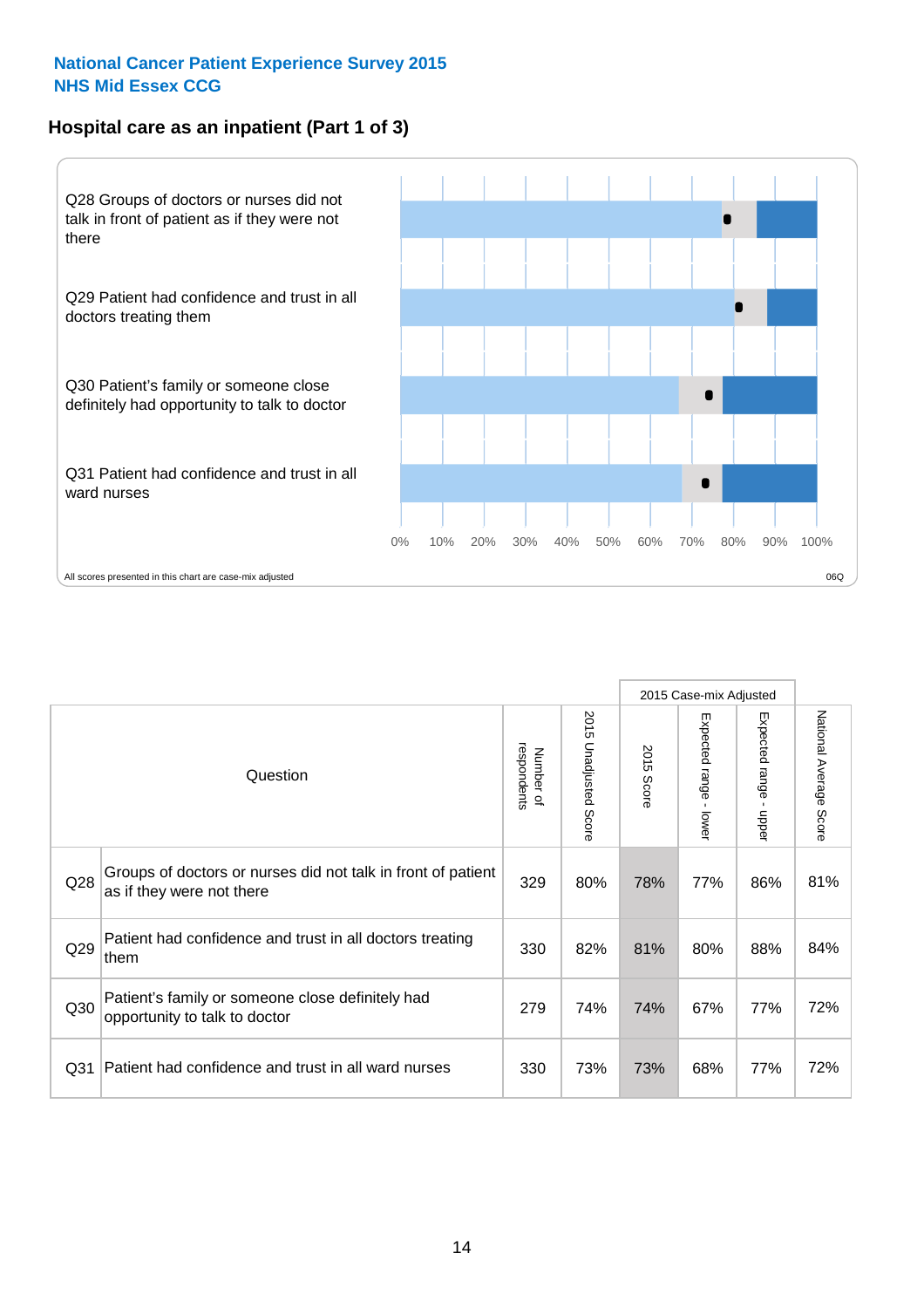#### **Hospital care as an inpatient (Part 2 of 3)**



|                 |                                                                         |                          |                          |               | 2015 Case-mix Adjusted |                                         |                           |
|-----------------|-------------------------------------------------------------------------|--------------------------|--------------------------|---------------|------------------------|-----------------------------------------|---------------------------|
|                 | Question                                                                | respondents<br>Number of | 2015 Unadjusted<br>Score | 2015<br>Score | Expected range - lower | Expected range<br>$\mathbf{r}$<br>nbber | National Average<br>Score |
| Q32             | Always / nearly always enough nurses on duty                            | 330                      | 65%                      | 64%           | 61%                    | 71%                                     | 66%                       |
| Q33             | All staff asked patient what name they preferred to be<br>called by     | 328                      | 66%                      | 66%           | 57%                    | 76%                                     | 67%                       |
| Q34             | Always given enough privacy when discussing condition<br>or treatment   | 328                      | 87%                      | 87%           | 81%                    | 89%                                     | 85%                       |
| Q <sub>35</sub> | Patient was able to discuss worries or fears with staff<br>during visit | 228                      | 56%                      | 56%           | 45%                    | 58%                                     | 52%                       |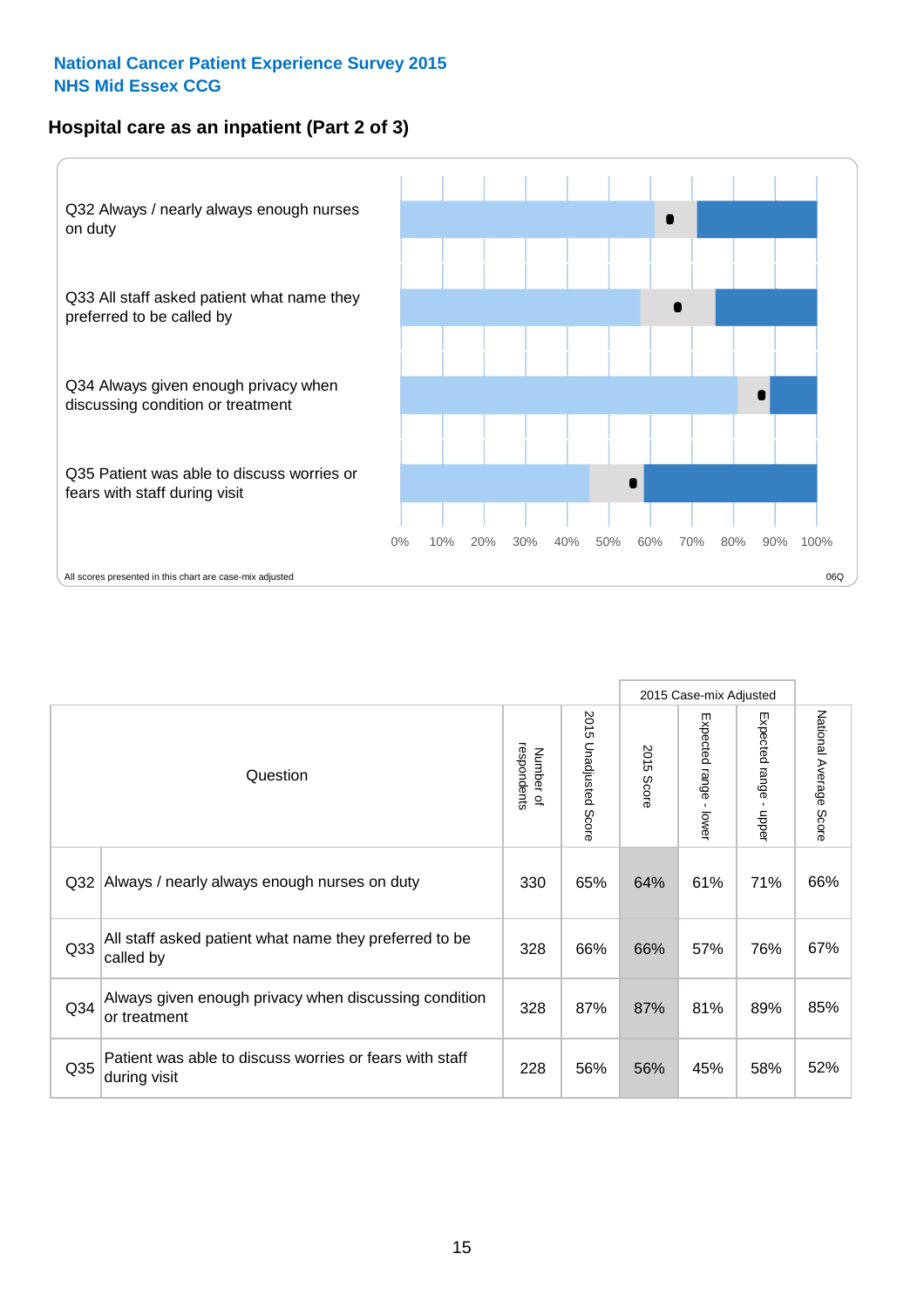#### **Hospital care as an inpatient (Part 3 of 3)**



|                 |                                                                                     |                          |                                 |               | 2015 Case-mix Adjusted                    |                                           |                        |
|-----------------|-------------------------------------------------------------------------------------|--------------------------|---------------------------------|---------------|-------------------------------------------|-------------------------------------------|------------------------|
|                 | Question                                                                            | respondents<br>Number of | 2015<br><b>Unadjusted Score</b> | 2015<br>Score | Expected range<br>$\blacksquare$<br>lower | Expected range<br>$\blacksquare$<br>nbber | National Average Score |
| Q36             | Hospital staff definitely did everything to help control pain                       | 283                      | 86%                             | 86%           | 80%                                       | 88%                                       | 84%                    |
| Q <sub>37</sub> | Always treated with respect and dignity by staff                                    | 331                      | 88%                             | 88%           | 84%                                       | 91%                                       | 87%                    |
| Q38             | Given clear written information about what should / should<br>not do post discharge | 306                      | 83%                             | 82%           | 80%                                       | 89%                                       | 84%                    |
| Q39             | Staff told patient who to contact if worried post discharge                         | 312                      | 93%                             | 92%           | 91%                                       | 96%                                       | 94%                    |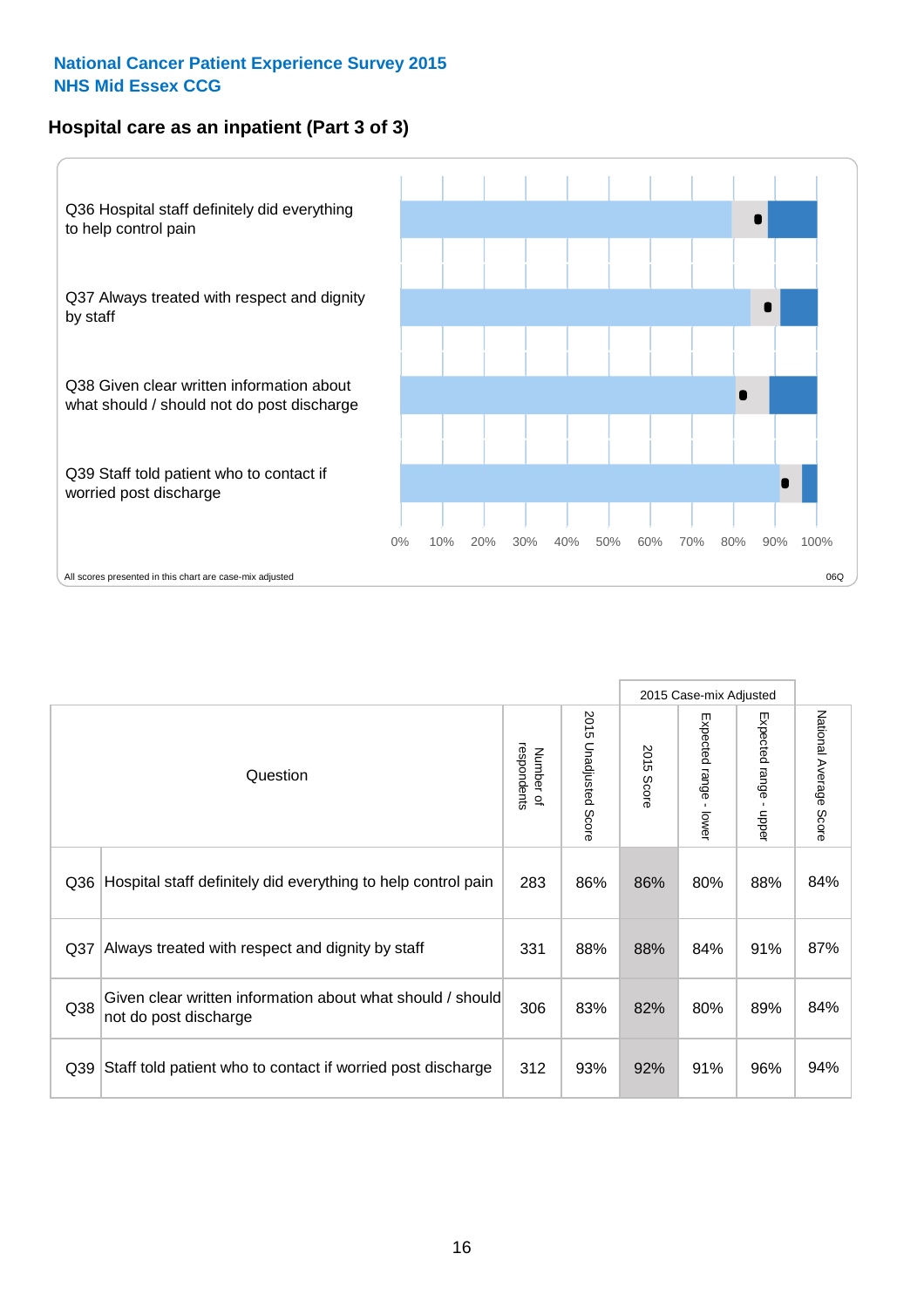#### **Hospital care as a day patient / outpatient (Part 1 of 2)**



|     |                                                                                    |                          |                          |               | 2015 Case-mix Adjusted                  |                                           |                        |
|-----|------------------------------------------------------------------------------------|--------------------------|--------------------------|---------------|-----------------------------------------|-------------------------------------------|------------------------|
|     | Question                                                                           | respondents<br>Number of | 2015<br>Unadjusted Score | 2015<br>Score | Expected range<br>$\mathbf{r}$<br>lower | Expected range<br>$\blacksquare$<br>nbber | National Average Score |
| Q41 | Patient was able to discuss worries or fears with staff<br>during visit            | 401                      | 72%                      | 71%           | 65%                                     | 75%                                       | 70%                    |
| Q42 | Doctor had the right notes and other documentation with<br>them                    | 472                      | 97%                      | 97%           | 94%                                     | 97%                                       | 96%                    |
| Q44 | Beforehand patient had all information needed about<br>radiotherapy treatment      | 117                      | 89%                      | 89%           | 80%                                     | 92%                                       | 86%                    |
| Q45 | Patient given understandable information about whether<br>radiotherapy was working | 101                      | 68%                      | 68%           | 50%                                     | 69%                                       | 60%                    |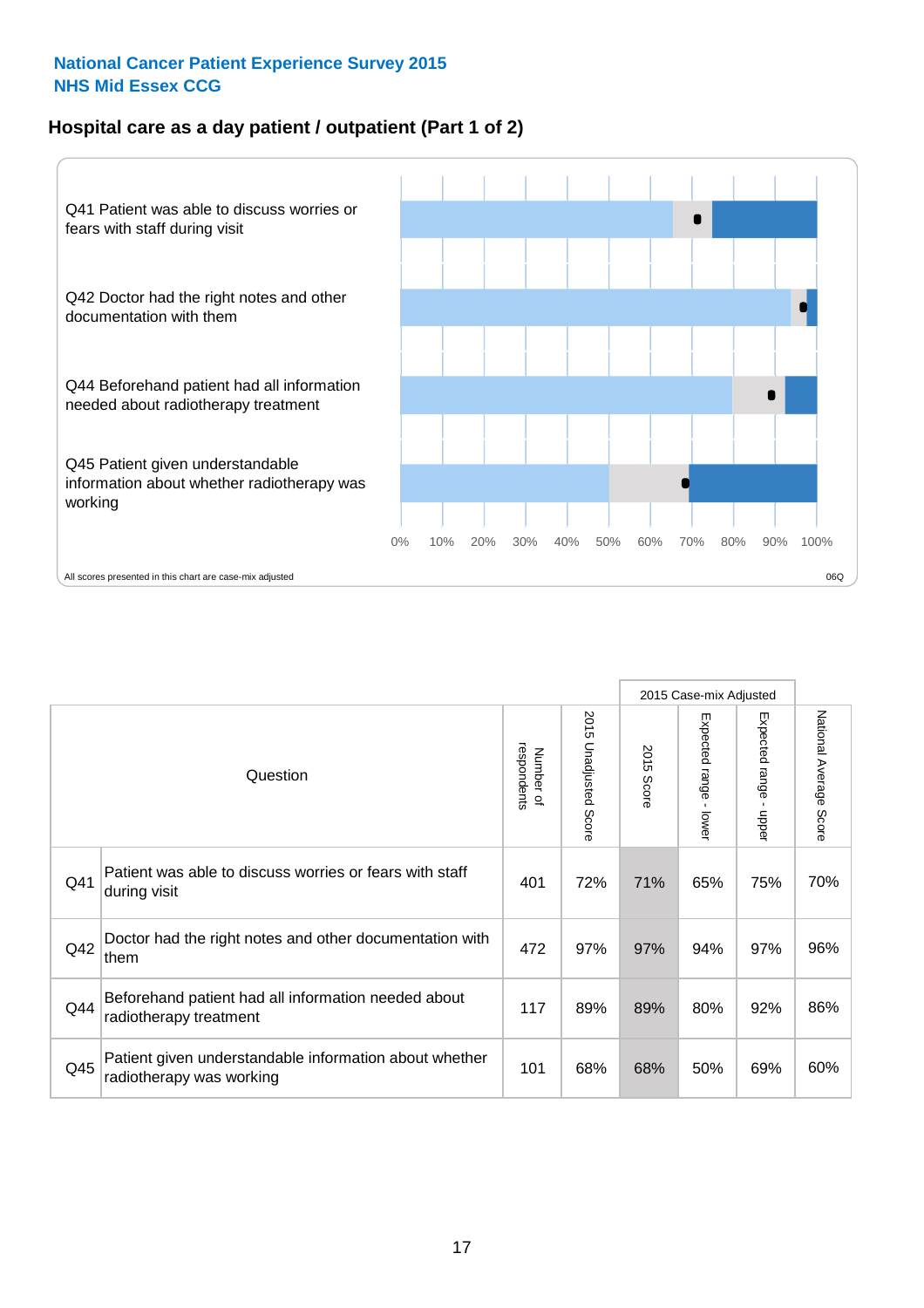#### **Hospital care as a day patient / outpatient (Part 2 of 2)**



|     |                                                                                    |                                       | 2015 Case-mix Adjusted      |               |                         |                         |                           |
|-----|------------------------------------------------------------------------------------|---------------------------------------|-----------------------------|---------------|-------------------------|-------------------------|---------------------------|
|     | Question                                                                           | respondents<br>Number<br>$\mathbf{Q}$ | 2015<br>Unadjusted<br>Score | 2015<br>Score | Expected range<br>lower | Expected range<br>doper | National Average<br>Score |
| Q47 | Beforehand patient had all information needed about<br>chemotherapy treatment      | 284                                   | 84%                         | 84%           | 80%                     | 89%                     | 84%                       |
| Q48 | Patient given understandable information about whether<br>chemotherapy was working | 263                                   | 68%                         | 68%           | 62%                     | 73%                     | 68%                       |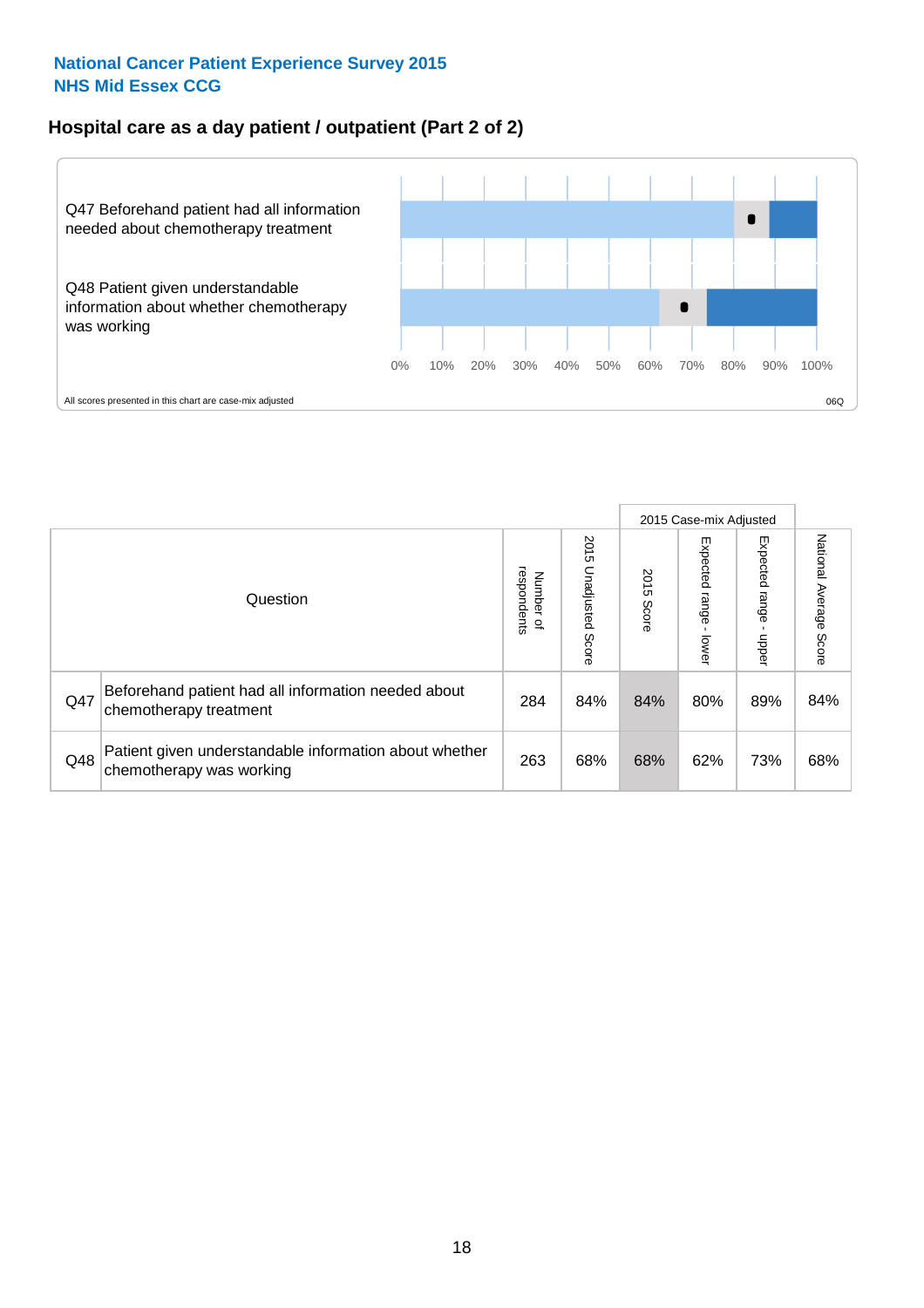#### **Home care and support**



2015 Case-mix Adjusted 2015 Unadjusted Score Expected range - upper National Average Score 2015 Unadjusted Score Expected range - lower National Average Score Expected range - lower Expected range - upper Number of<br>respondents 2015 Score respondents 2015 Score Number of Question Hospital staff gave family or someone close all the Q49 454 61% 61% 53% 62% information needed to help with care at home 58% Patient definitely given enough support from health or  $\frac{1}{250}$  social services during treatment  $\frac{1}{257}$   $\frac{49\%}{48\%}$   $\frac{46\%}{46\%}$  61% 54% Patient definitely given enough support from health or  $\frac{149}{\text{social services after treatment}}$  and the settlement  $\frac{149}{\text{37\%}}$  and  $\frac{149}{\text{46\%}}$  46% 37% 53% 45%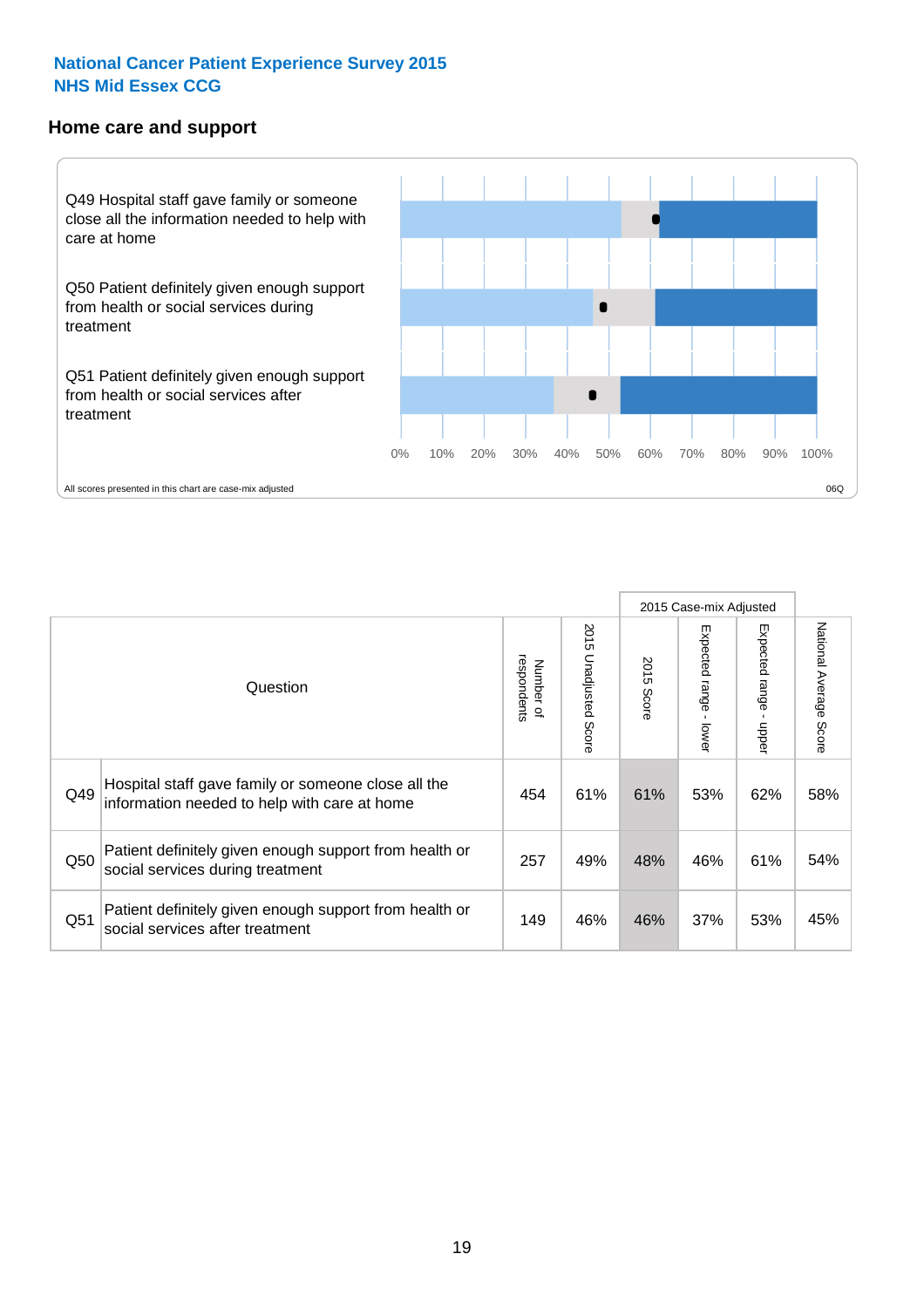#### **Care from your general practice**



|     |                                                                           |                                       |                             |               |                         | 2015 Case-mix Adjusted    |                           |
|-----|---------------------------------------------------------------------------|---------------------------------------|-----------------------------|---------------|-------------------------|---------------------------|---------------------------|
|     | Question                                                                  | respondents<br>Number<br>$\mathbf{Q}$ | 2015<br>Unadjusted<br>Score | 2015<br>Score | Expected range<br>lower | Expected<br>ange<br>dpper | National Average<br>Score |
| Q52 | GP given enough information about patient's condition<br>and treatment    | 445                                   | 96%                         | 95%           | 93%                     | 97%                       | 95%                       |
| Q53 | Practice staff definitely did everything they could to<br>support patient | 347                                   | 64%                         | 63%           | 57%                     | 68%                       | 63%                       |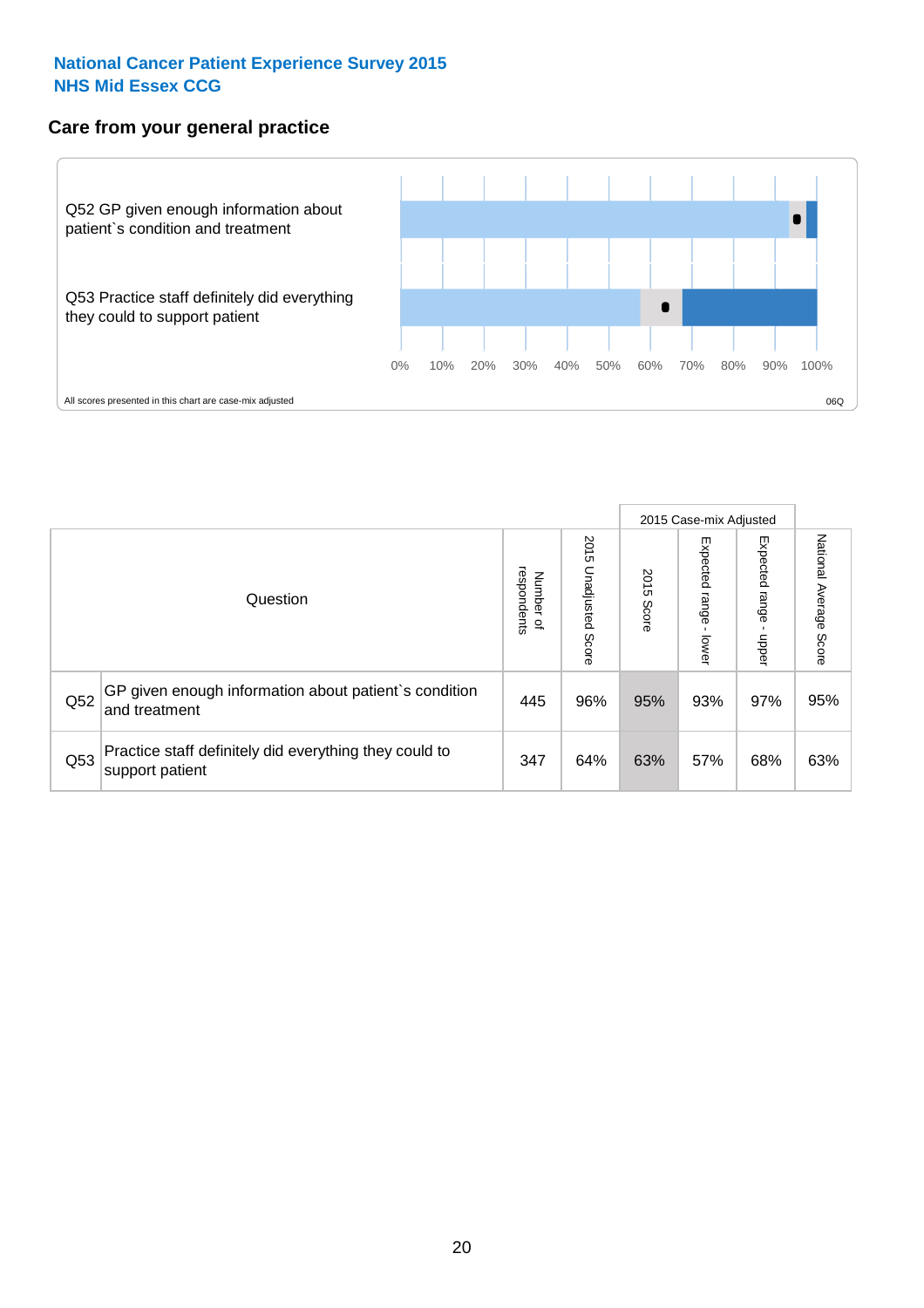#### **Your overall NHS care (Part 1 of 2)**



|     |                                                                    |                          |                          |                      | 2015 Case-mix Adjusted                    |                                           |                        |
|-----|--------------------------------------------------------------------|--------------------------|--------------------------|----------------------|-------------------------------------------|-------------------------------------------|------------------------|
|     | Question                                                           | respondents<br>Number of | 2015<br>Unadjusted Score | 2015<br><b>Score</b> | Expected range<br>$\blacksquare$<br>lower | Expected range<br>$\blacksquare$<br>nbber | National Average Score |
| Q54 | Hospital and community staff always worked well together           | 526                      | 61%                      | 60%                  | 56%                                       | 65%                                       | 61%                    |
| Q55 | Patient given a care plan                                          | 426                      | 31%                      | 32%                  | 28%                                       | 38%                                       | 33%                    |
| Q56 | Overall the administration of the care was very good /<br>good     | 540                      | 89%                      | 89%                  | 86%                                       | 92%                                       | 89%                    |
| Q57 | Length of time for attending clinics and appointments was<br>right | 536                      | 65%                      | 65%                  | 59%                                       | 72%                                       | 66%                    |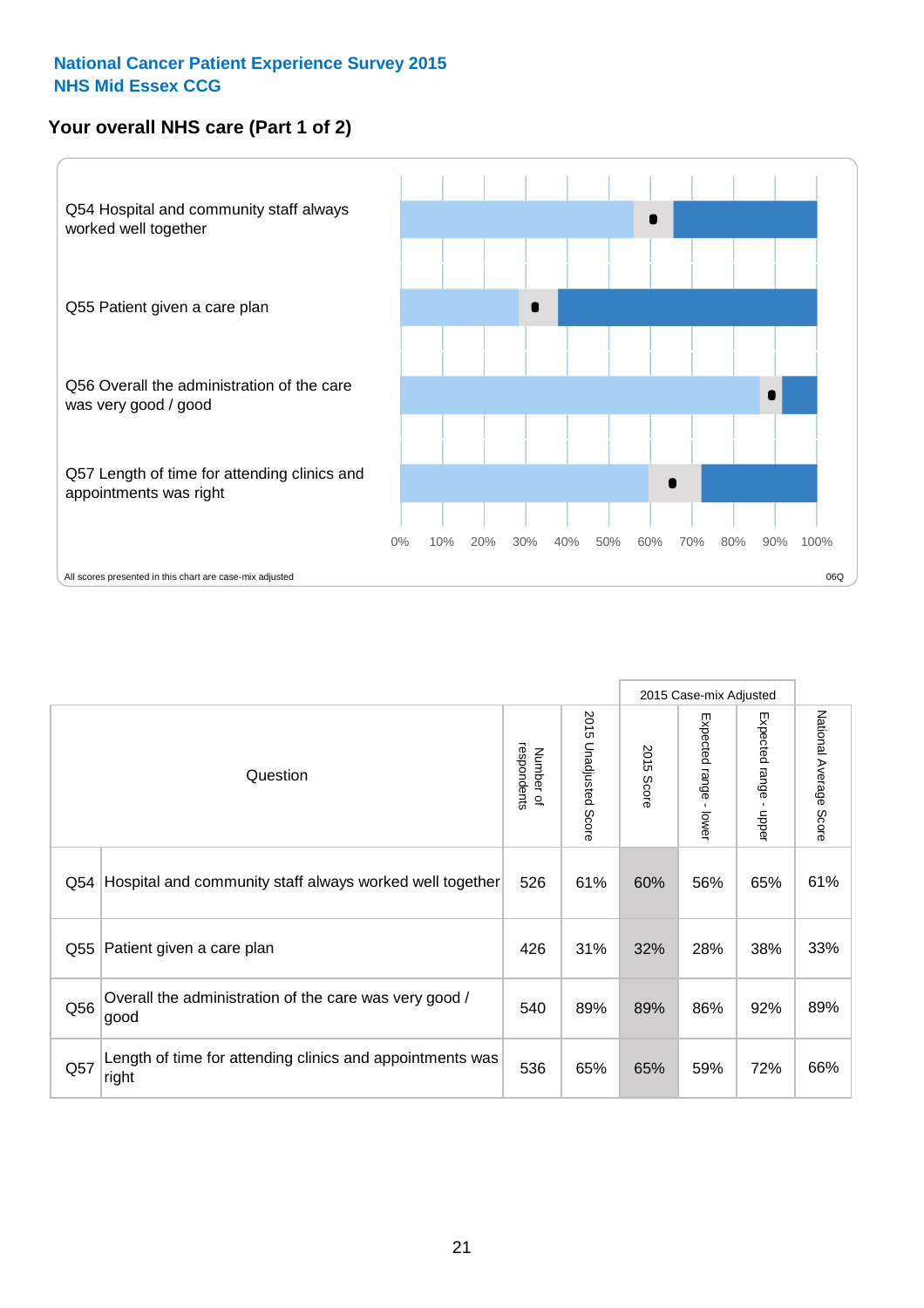#### **Your overall NHS care (Part 2 of 2)**



|     |                                                       |                                              |                             |               | 2015 Case-mix Adjusted     |                            |                        |
|-----|-------------------------------------------------------|----------------------------------------------|-----------------------------|---------------|----------------------------|----------------------------|------------------------|
|     | Question                                              | respondents<br>Number<br>$\overline{\sigma}$ | 2015<br>Unadjusted<br>Score | 2015<br>Score | Expected<br>range<br>lower | Expected<br>range<br>doper | National Average Score |
| Q58 | Taking part in cancer research discussed with patient | 521                                          | 28%                         | 28%           | 22%                        | 35%                        | 28%                    |



|     |                                                                                     |                                              |                             |               |                                         | 2015 Case-mix Adjusted                                |                        |
|-----|-------------------------------------------------------------------------------------|----------------------------------------------|-----------------------------|---------------|-----------------------------------------|-------------------------------------------------------|------------------------|
|     | Question                                                                            | respondents<br>Number<br>$\overline{\sigma}$ | 2015<br>Unadjusted<br>Score | 2015<br>Score | OWer<br>limit<br>range<br>٩<br>expected | Upper<br>jimit<br>range<br>$\overline{a}$<br>expected | National Average Score |
| Q59 | Patient's average rating of care scored from very poor to<br><sup>∖</sup> very good | 528                                          | 8.7                         | 8.7           | 8.6                                     | 8.8                                                   | 8.7                    |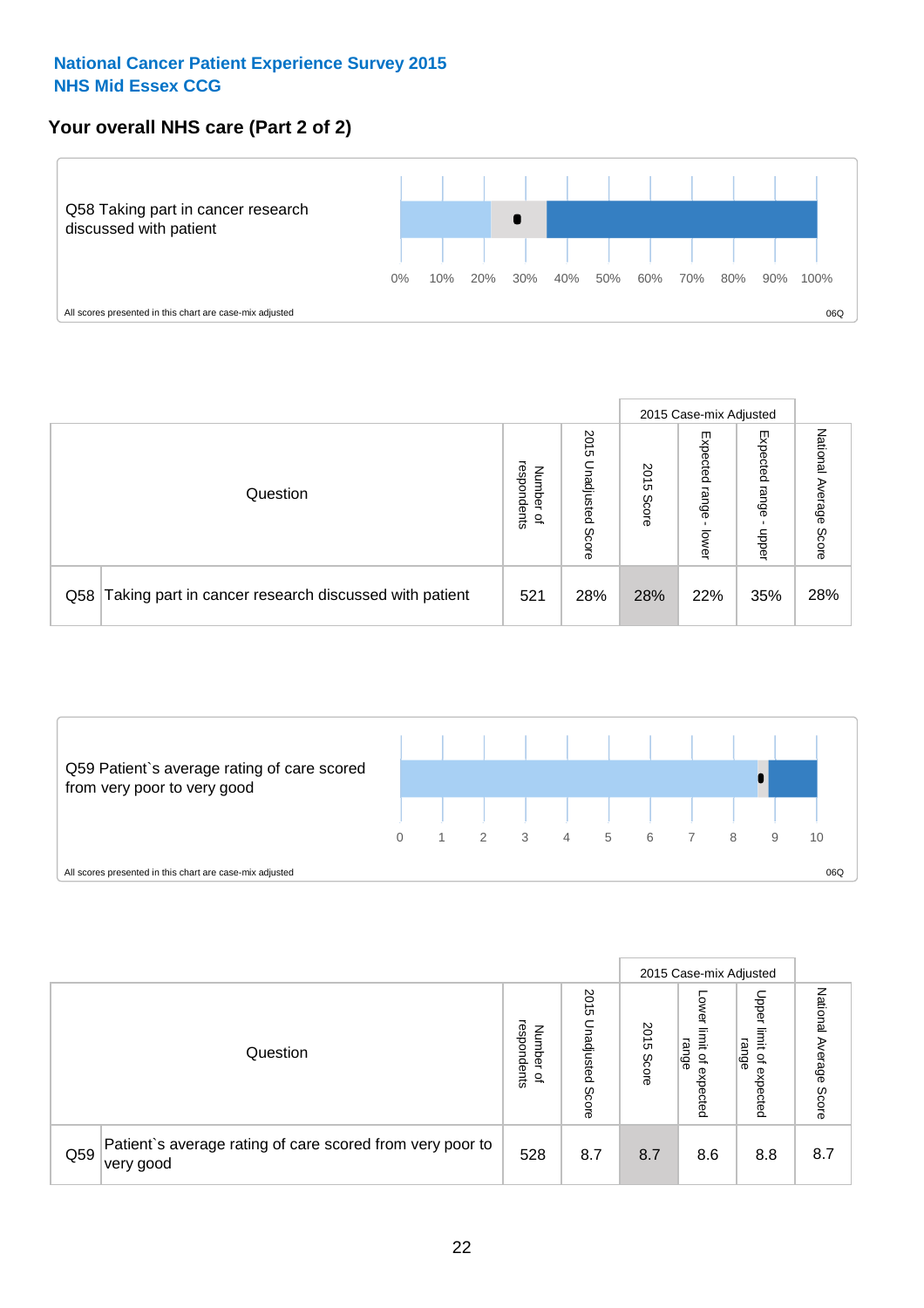### **Comparisons by tumour group for this CCG**

The following tables show the unadjusted CCG and the national percentage scores for each question broken down by tumour group. Where a cell in the table contains an asterisk this indicates that the number of patients in that group was below 21 and too small to display. Where a cell in the table contains "n.a." this indicates that there were no respondents for that tumour group.

### **Seeing your GP**

|                      | Q1. Saw GP once /<br>had to go to hospital | twice before being told | Q2. Patient thought<br>they were seen as<br>soon as necessary |                 |  |
|----------------------|--------------------------------------------|-------------------------|---------------------------------------------------------------|-----------------|--|
| <b>Cancer type</b>   | This CCG <sup>\$</sup>                     | <b>National</b>         | This CCG <sup>\$</sup>                                        | <b>National</b> |  |
| Brain / CNS          | n.a.                                       | 60%                     | $\star$                                                       | 77%             |  |
| <b>Breast</b>        | 94%                                        | 93%                     | 92%                                                           | 88%             |  |
| Colorectal / LGT     | 74%                                        | 72%                     | 84%                                                           | 80%             |  |
| Gynaecological       | 81%                                        | 75%                     | 79%                                                           | 78%             |  |
| Haematological       | 61%                                        | 64%                     | 74%                                                           | 80%             |  |
| <b>Head and Neck</b> | $\star$                                    | 77%                     | $\star$                                                       | 79%             |  |
| Lung                 | 74%                                        | 69%                     | 77%                                                           | 83%             |  |
| Prostate             | 77%                                        | 79%                     | 67%                                                           | 85%             |  |
| Sarcoma              | $\star$                                    | 64%                     | $\star$                                                       | 69%             |  |
| Skin                 | $\star$                                    | 91%                     | 86%                                                           | 87%             |  |
| <b>Upper Gastro</b>  | $\star$                                    | 70%                     | $\star$                                                       | 78%             |  |
| Urological           | 85%                                        | 81%                     | 86%                                                           | 84%             |  |
| Other                | $\star$                                    | 70%                     | 68%                                                           | 78%             |  |
| <b>All Cancers</b>   | 77%                                        | 76%                     | 81%                                                           | 82%             |  |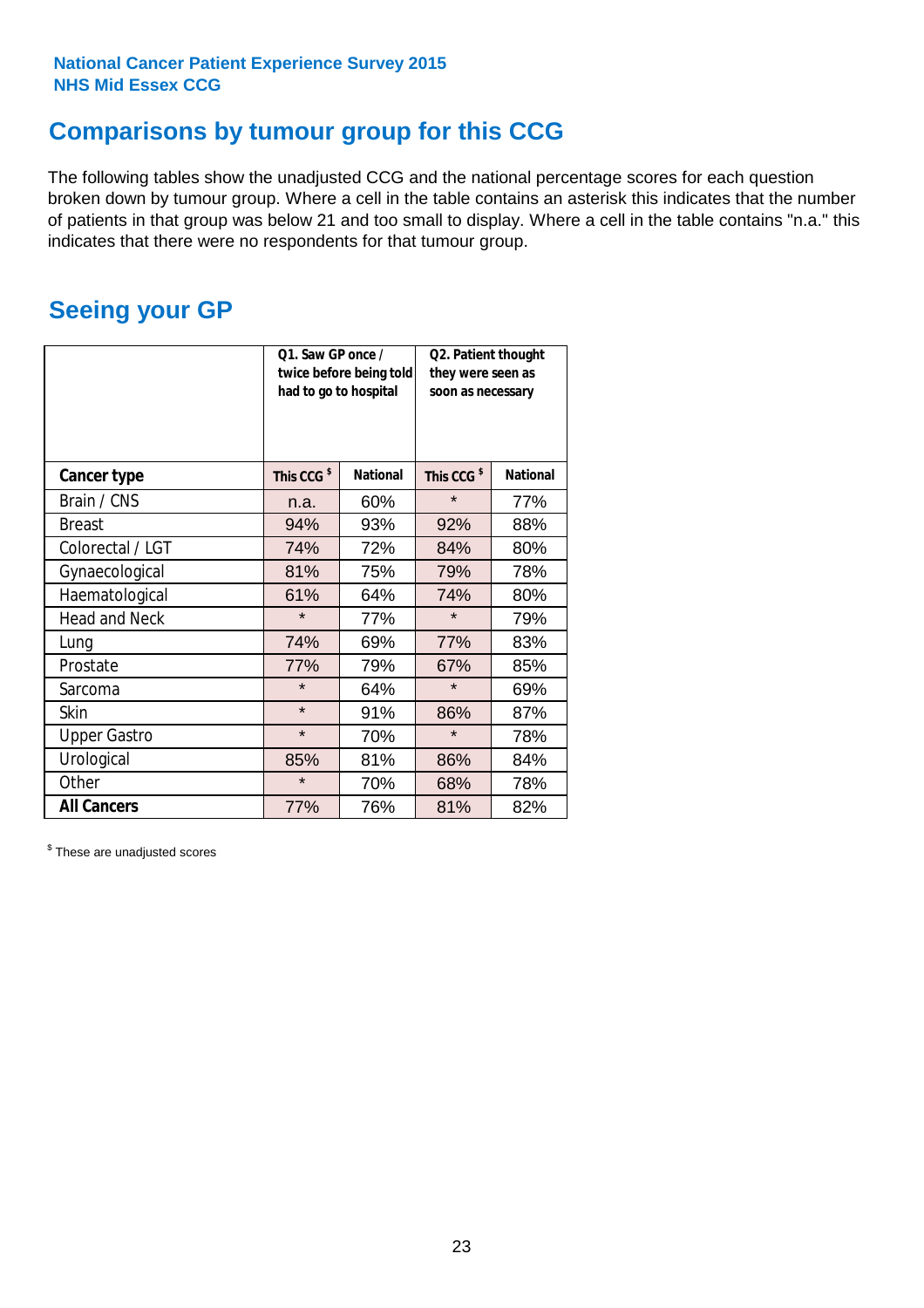### **Diagnostic tests**

|                      | be done was about<br>right | Q6. The length of time<br>waiting for the test to | Q7. Given complete<br>explanation of test<br>results in<br>understandable way |                 |  |
|----------------------|----------------------------|---------------------------------------------------|-------------------------------------------------------------------------------|-----------------|--|
| <b>Cancer type</b>   | This CCG <sup>\$</sup>     | <b>National</b>                                   | This CCG <sup>\$</sup>                                                        | <b>National</b> |  |
| Brain / CNS          | $\star$                    | 87%                                               | $\star$                                                                       | 69%             |  |
| <b>Breast</b>        | 92%                        | 90%                                               | 84%                                                                           | 82%             |  |
| Colorectal / LGT     | 93%                        | 86%                                               | 90%                                                                           | 81%             |  |
| Gynaecological       | 85%                        | 84%                                               | 84%                                                                           | 76%             |  |
| Haematological       | 73%                        | 87%                                               | 63%                                                                           | 76%             |  |
| <b>Head and Neck</b> | $\star$                    | 84%                                               | $\star$                                                                       | 77%             |  |
| Lung                 | 74%                        | 87%                                               | 71%                                                                           | 78%             |  |
| Prostate             | 88%                        | 85%                                               | 76%                                                                           | 79%             |  |
| Sarcoma              | $\star$                    | 81%                                               | $\star$                                                                       | 77%             |  |
| Skin                 | $\star$                    | 89%                                               | $\star$                                                                       | 85%             |  |
| <b>Upper Gastro</b>  | $\star$                    | 83%                                               | $\star$                                                                       | 77%             |  |
| Urological           | 79%                        | 85%                                               | 80%                                                                           | 78%             |  |
| Other                | $\star$                    | 85%                                               | $\star$                                                                       | 76%             |  |
| <b>All Cancers</b>   | 84%                        | 87%                                               | 80%                                                                           | 79%             |  |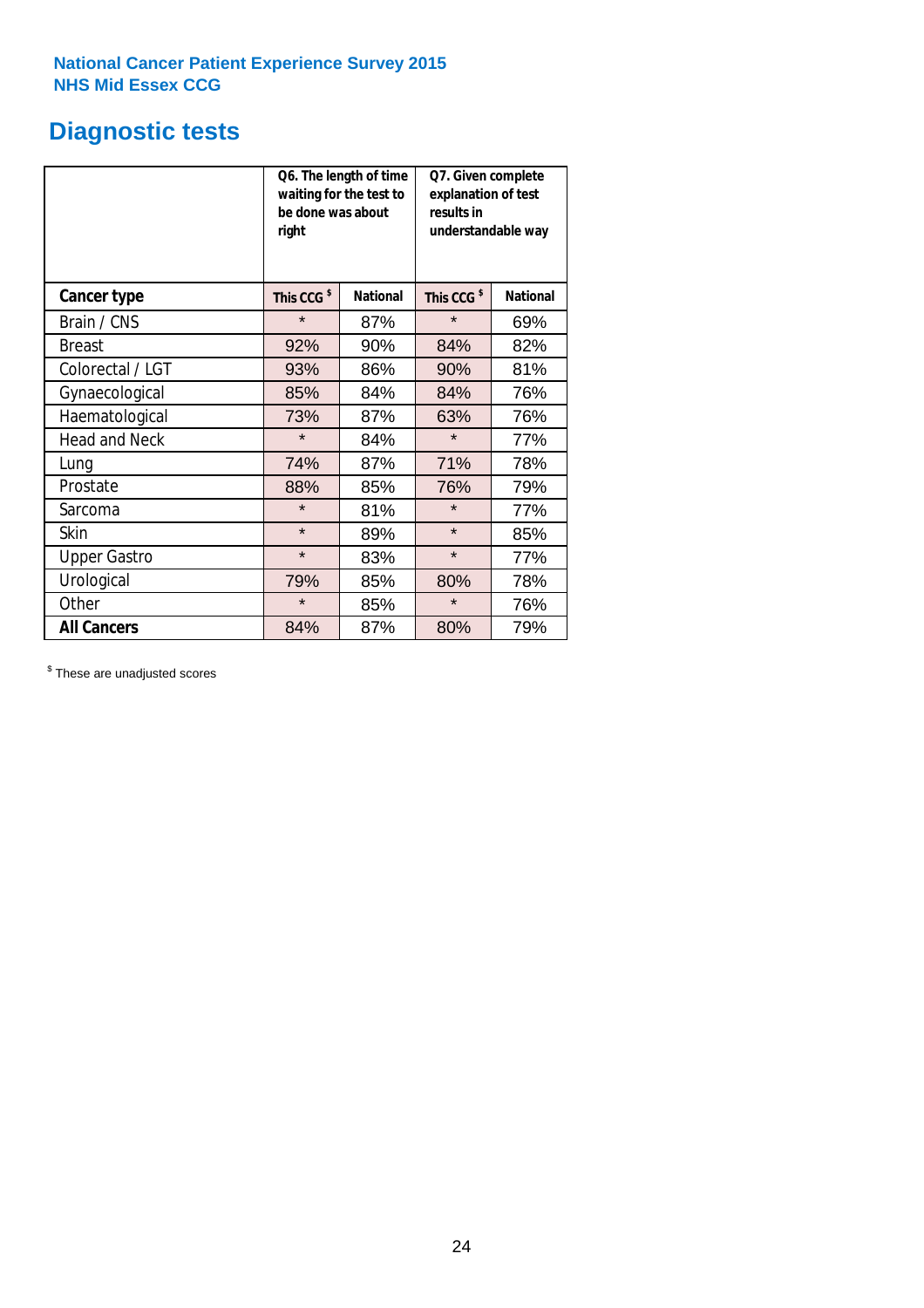### **Finding out what was wrong with you**

|                      | Q8. Patient told they<br>could bring a family<br>member or friend<br>when first told they<br>had cancer |                 | Q9. Patient felt they<br>were told sensitively<br>that they had cancer |                 | Q10. Patient<br>completely understood<br>the explanation of<br>what was wrong |                 | Q11. Patient given<br>easy to understand<br>written information<br>about the type of<br>cancer they had |                 |
|----------------------|---------------------------------------------------------------------------------------------------------|-----------------|------------------------------------------------------------------------|-----------------|-------------------------------------------------------------------------------|-----------------|---------------------------------------------------------------------------------------------------------|-----------------|
| Cancer type          | This CCG <sup>\$</sup>                                                                                  | <b>National</b> | This CCG <sup>\$</sup>                                                 | <b>National</b> | This CCG <sup>\$</sup>                                                        | <b>National</b> | This CCG <sup>\$</sup>                                                                                  | <b>National</b> |
| Brain / CNS          | $\star$                                                                                                 | 85%             | $\star$                                                                | 79%             | $\star$                                                                       | 60%             | $\star$                                                                                                 | 62%             |
| <b>Breast</b>        | 84%                                                                                                     | 83%             | 88%                                                                    | 88%             | 80%                                                                           | 78%             | 76%                                                                                                     | 76%             |
| Colorectal / LGT     | 85%                                                                                                     | 83%             | 87%                                                                    | 85%             | 78%                                                                           | 79%             | 75%                                                                                                     | 71%             |
| Gynaecological       | 74%                                                                                                     | 75%             | 86%                                                                    | 83%             | 72%                                                                           | 73%             | 81%                                                                                                     | 69%             |
| Haematological       | 62%                                                                                                     | 75%             | 75%                                                                    | 83%             | 56%                                                                           | 60%             | 68%                                                                                                     | 74%             |
| <b>Head and Neck</b> | $\star$                                                                                                 | 73%             | $\star$                                                                | 85%             | $\star$                                                                       | 75%             | $\star$                                                                                                 | 61%             |
| Lung                 | 93%                                                                                                     | 80%             | 90%                                                                    | 83%             | 77%                                                                           | 75%             | 69%                                                                                                     | 66%             |
| Prostate             | 65%                                                                                                     | 80%             | 77%                                                                    | 84%             | 73%                                                                           | 78%             | 69%                                                                                                     | 80%             |
| Sarcoma              | $\star$                                                                                                 | 77%             | $\star$                                                                | 82%             | $\star$                                                                       | 63%             | $\star$                                                                                                 | 61%             |
| Skin                 | $\star$                                                                                                 | 71%             | 90%                                                                    | 90%             | $\star$                                                                       | 83%             | $\star$                                                                                                 | 84%             |
| <b>Upper Gastro</b>  | $\star$                                                                                                 | 79%             | $\star$                                                                | 79%             | $\star$                                                                       | 72%             | $\star$                                                                                                 | 64%             |
| Urological           | 64%                                                                                                     | 74%             | 72%                                                                    | 82%             | 71%                                                                           | 76%             | 67%                                                                                                     | 71%             |
| Other                | $\star$                                                                                                 | 77%             | 71%                                                                    | 82%             | 76%                                                                           | 72%             | 43%                                                                                                     | 61%             |
| <b>All Cancers</b>   | 75%                                                                                                     | 79%             | 82%                                                                    | 84%             | 73%                                                                           | 73%             | 70%                                                                                                     | 72%             |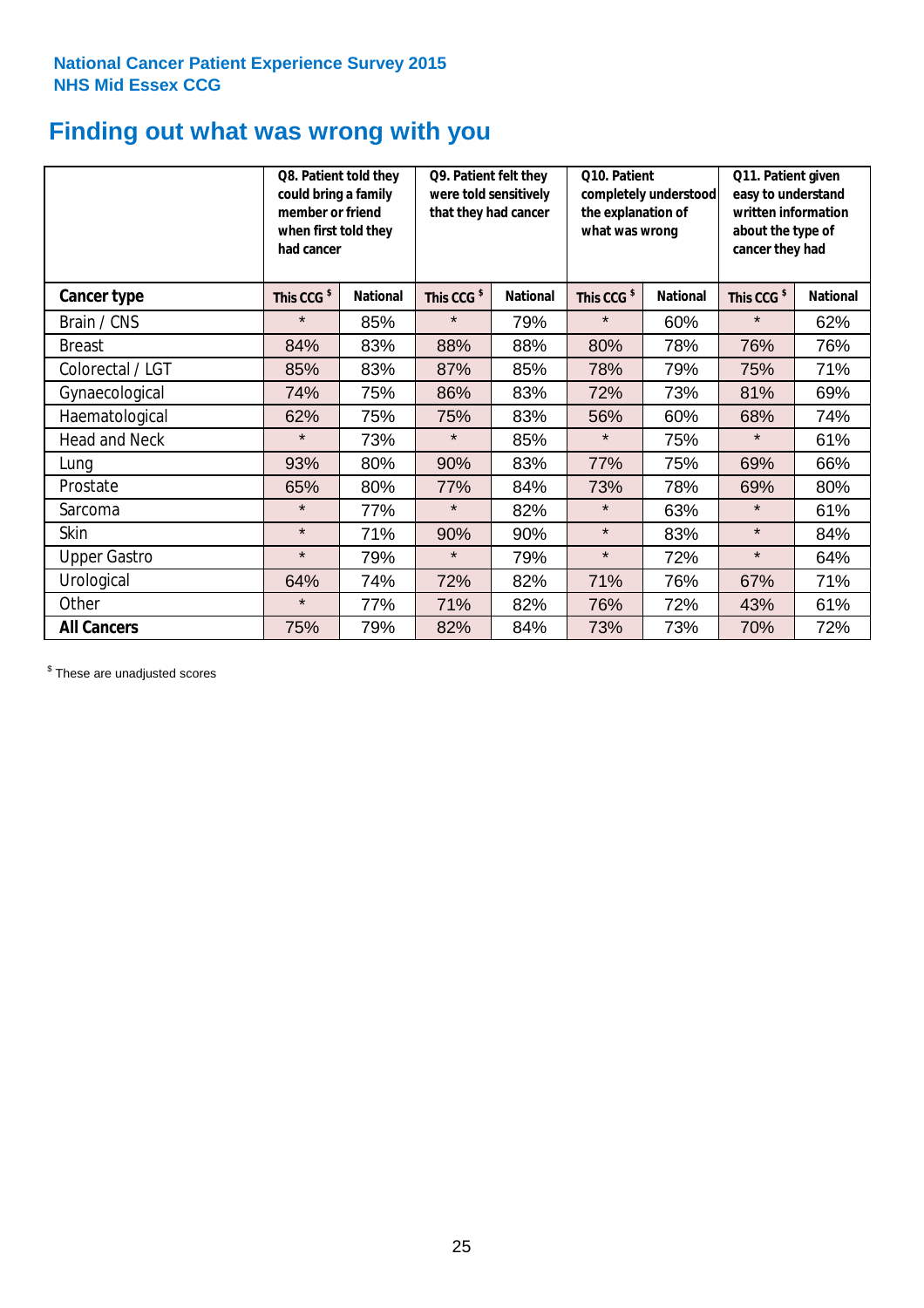## **Deciding the best treatment for you**

|                      | <b>O12. Patient felt that</b><br>treatment options<br>were completely<br>explained |                 | O13. Possible side<br>understandable way | effects explained in an | Q14. Patient given<br>practical advice and<br>support in dealing with<br>side effects of<br>treatment |                 |  |
|----------------------|------------------------------------------------------------------------------------|-----------------|------------------------------------------|-------------------------|-------------------------------------------------------------------------------------------------------|-----------------|--|
| <b>Cancer type</b>   | This CCG <sup>\$</sup>                                                             | <b>National</b> | This CCG <sup>\$</sup>                   | <b>National</b>         | This CCG <sup>\$</sup>                                                                                | <b>National</b> |  |
| Brain / CNS          | $\star$                                                                            | 80%             | $\star$                                  | 71%                     | $\star$                                                                                               | 62%             |  |
| <b>Breast</b>        | 84%                                                                                | 84%             | 79%                                      | 76%                     | 74%                                                                                                   | 69%             |  |
| Colorectal / LGT     | 86%                                                                                | 85%             | 70%                                      | 75%                     | 67%                                                                                                   | 68%             |  |
| Gynaecological       | $\star$                                                                            | 84%             | 83%                                      | 76%                     | 79%                                                                                                   | 68%             |  |
| Haematological       | 70%                                                                                | 81%             | 65%                                      | 69%                     | 63%                                                                                                   | 65%             |  |
| <b>Head and Neck</b> | $\star$                                                                            | 85%             | $\star$                                  | 72%                     | $\star$                                                                                               | 67%             |  |
| Lung                 | 89%                                                                                | 84%             | 87%                                      | 74%                     | 83%                                                                                                   | 69%             |  |
| Prostate             | 74%                                                                                | 80%             | 64%                                      | 71%                     | 50%                                                                                                   | 61%             |  |
| Sarcoma              | $\star$                                                                            | 82%             | $\star$                                  | 75%                     | $\star$                                                                                               | 66%             |  |
| Skin                 | $\star$                                                                            | 88%             | $\star$                                  | 75%                     | $\star$                                                                                               | 74%             |  |
| <b>Upper Gastro</b>  | $\star$                                                                            | 83%             | $\star$                                  | 72%                     | $\star$                                                                                               | 66%             |  |
| Urological           | 87%                                                                                | 80%             | 74%                                      | 69%                     | 63%                                                                                                   | 61%             |  |
| Other                | 86%                                                                                | 80%             | 72%                                      | 72%                     | 72%                                                                                                   | 64%             |  |
| <b>All Cancers</b>   | 82%                                                                                | 83%             | 73%                                      | 73%                     | 68%                                                                                                   | 66%             |  |

|                      | in the future          | Q15. Patient definitely<br>told about side effects<br>that could affect them | Q16. Patient definitely<br>involved in decisions<br>about care and<br>treatment |                 |  |
|----------------------|------------------------|------------------------------------------------------------------------------|---------------------------------------------------------------------------------|-----------------|--|
| <b>Cancer type</b>   | This CCG <sup>\$</sup> | <b>National</b>                                                              | This CCG <sup>\$</sup>                                                          | <b>National</b> |  |
| Brain / CNS          | n.a.                   | 56%                                                                          | $\star$                                                                         | 74%             |  |
| <b>Breast</b>        | 55%                    | 55%                                                                          | 81%                                                                             | 79%             |  |
| Colorectal / LGT     | 48%                    | 56%                                                                          | 83%                                                                             | 79%             |  |
| Gynaecological       | 41%                    | 54%                                                                          | 71%                                                                             | 76%             |  |
| Haematological       | 42%<br>50%             |                                                                              | 63%                                                                             | 77%             |  |
| <b>Head and Neck</b> | $\star$                | 58%                                                                          | $\star$                                                                         | 76%             |  |
| Lung                 | 59%                    | 54%                                                                          | 85%                                                                             | 78%             |  |
| Prostate             | 47%                    | 63%                                                                          | 66%                                                                             | 79%             |  |
| Sarcoma              | $\star$                | 54%                                                                          | $\star$                                                                         | 77%             |  |
| <b>Skin</b>          | $\star$                | 66%                                                                          | $\star$                                                                         | 86%             |  |
| <b>Upper Gastro</b>  | $\star$                | 53%                                                                          | $\star$                                                                         | 77%             |  |
| Urological           | 52%                    | 52%                                                                          | 81%                                                                             | 75%             |  |
| Other                | 58%                    | 51%                                                                          | 88%                                                                             | 75%             |  |
| <b>All Cancers</b>   | 51%                    | 54%                                                                          | 77%                                                                             | 78%             |  |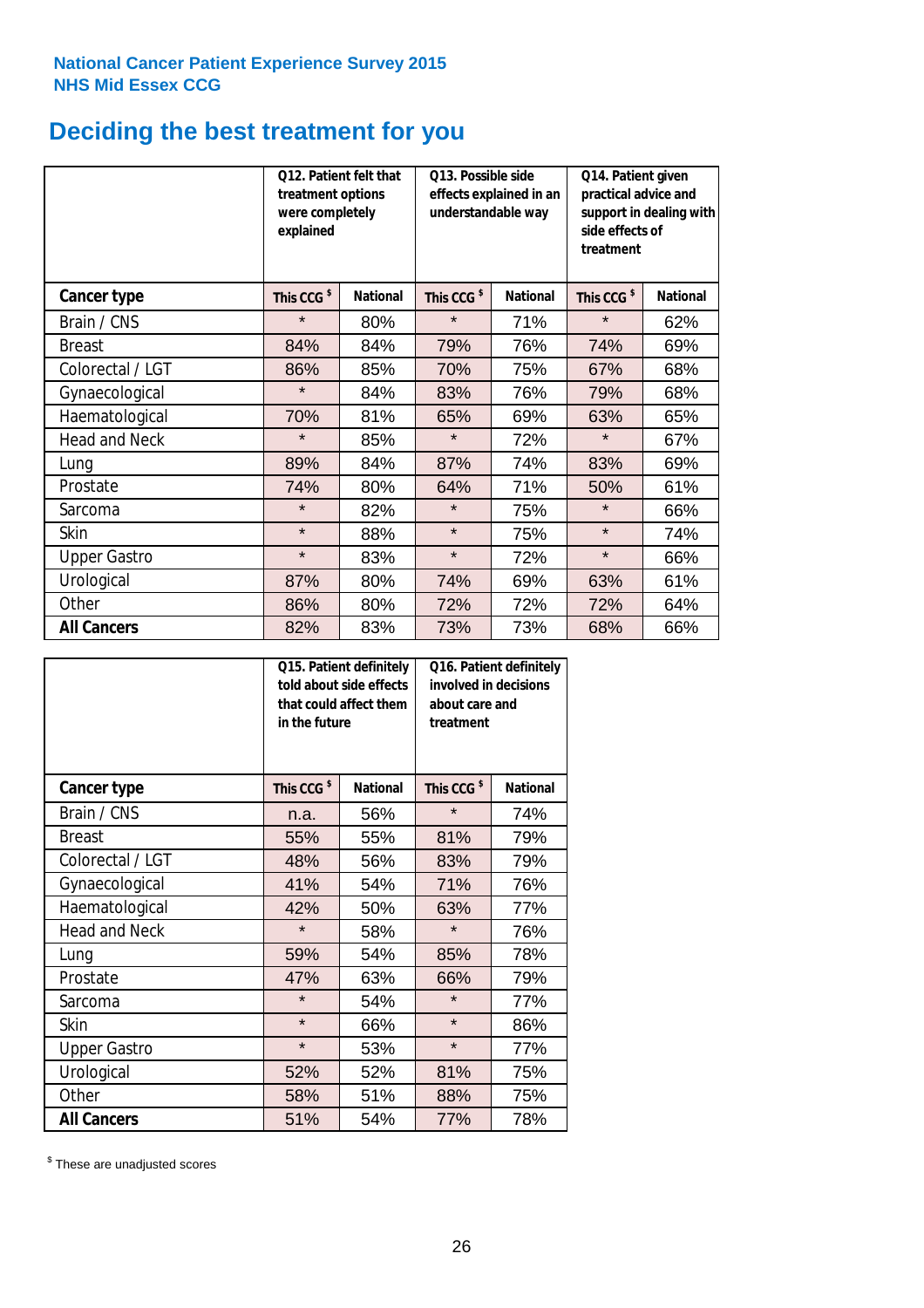## **Clinical Nurse Specialist**

|                      | would support them<br>through their<br>treatment | Q17. Patient given the<br>name of the CNS who | Q18. Patient found it<br>easy to contact their<br><b>CNS</b> |                 | <b>Q19. Get</b><br>understandable<br>answers to important<br>questions all or most<br>of the time |                 |  |
|----------------------|--------------------------------------------------|-----------------------------------------------|--------------------------------------------------------------|-----------------|---------------------------------------------------------------------------------------------------|-----------------|--|
| <b>Cancer type</b>   | This CCG <sup>\$</sup>                           | <b>National</b>                               | This CCG <sup>\$</sup>                                       | <b>National</b> | This CCG <sup>\$</sup>                                                                            | <b>National</b> |  |
| Brain / CNS          | $\star$                                          | 95%                                           | $\star$                                                      | 84%             | $\star$                                                                                           | 85%             |  |
| <b>Breast</b>        | 95%                                              | 94%                                           | 86%                                                          | 85%             | 92%                                                                                               | 88%             |  |
| Colorectal / LGT     | 96%                                              | 91%                                           | 90%                                                          | 88%             | 95%                                                                                               | 90%             |  |
| Gynaecological       | 89%                                              | 93%                                           | 95%                                                          | 86%             | $\star$                                                                                           | 87%             |  |
| Haematological       | 88%                                              | 89%                                           | 72%                                                          | 89%             | 87%                                                                                               | 90%             |  |
| <b>Head and Neck</b> | $\star$                                          | 88%                                           | $\star$                                                      | 86%             | $\star$                                                                                           | 88%             |  |
| Lung                 | 90%                                              | 93%                                           | 96%                                                          | 89%             | 92%                                                                                               | 89%             |  |
| Prostate             | 89%                                              | 89%                                           | 75%                                                          | 83%             | 83%                                                                                               | 88%             |  |
| Sarcoma              | $\star$                                          | 87%                                           | $\star$                                                      | 86%             | $\star$                                                                                           | 88%             |  |
| Skin                 | $\star$                                          | 88%                                           | $\star$                                                      | 90%             | $\star$                                                                                           | 92%             |  |
| <b>Upper Gastro</b>  | $\star$                                          | 92%                                           | $\star$                                                      | 87%             | $\star$                                                                                           | 88%             |  |
| Urological           | 82%                                              | 80%                                           | 83%                                                          | 85%             | 88%                                                                                               | 88%             |  |
| Other                | 95%                                              | 86%                                           | $\star$                                                      | 86%             | $\star$                                                                                           | 87%             |  |
| <b>All Cancers</b>   | 90%                                              | 90%                                           | 84%                                                          | 87%             | 90%                                                                                               | 88%             |  |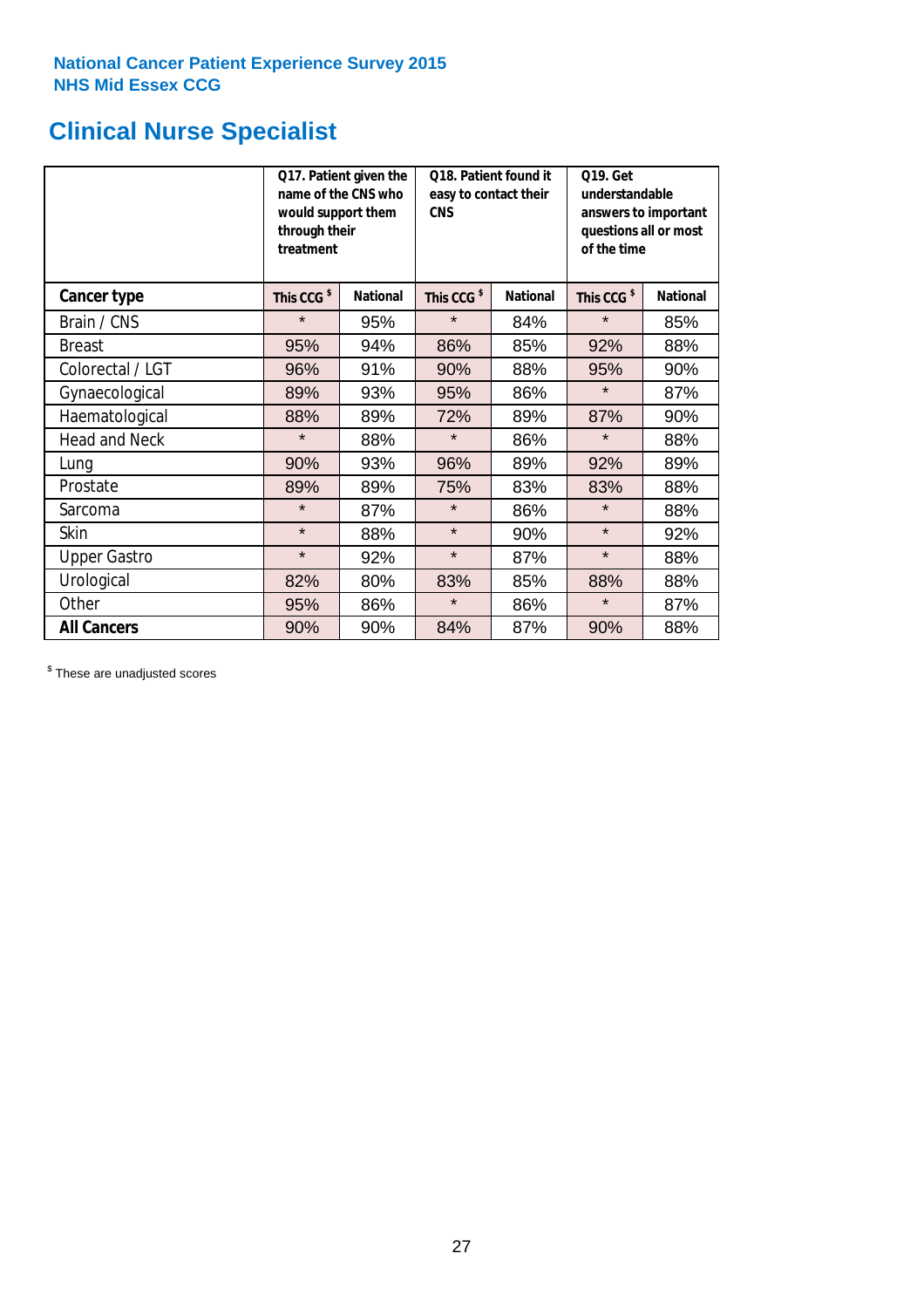### **Support for people with cancer**

|                      | Q20. Hospital staff<br>gave information | about support groups | Q21. Hospital staff<br>gave information<br>about impact cancer<br>could have on day to<br>day activities |                 | Q22. Hospital staff<br>gave information on<br>getting financial help |                 | Q23. Hospital staff told<br>patient they could get<br>free prescriptions |                 |
|----------------------|-----------------------------------------|----------------------|----------------------------------------------------------------------------------------------------------|-----------------|----------------------------------------------------------------------|-----------------|--------------------------------------------------------------------------|-----------------|
| Cancer type          | This CCG <sup>\$</sup>                  | <b>National</b>      | This CCG <sup>\$</sup>                                                                                   | <b>National</b> | This CCG <sup>\$</sup>                                               | <b>National</b> | This CCG <sup>\$</sup>                                                   | <b>National</b> |
| Brain / CNS          | $\star$                                 | 85%                  | $\star$                                                                                                  | 80%             | $\star$                                                              | 72%             | $\star$                                                                  | 79%             |
| <b>Breast</b>        | 88%                                     | 88%                  | 89%                                                                                                      | 85%             | 75%                                                                  | 60%             | 84%                                                                      | 80%             |
| Colorectal / LGT     | 88%                                     | 82%                  | 83%                                                                                                      | 82%             | 81%                                                                  | 52%             | 97%                                                                      | 83%             |
| Gynaecological       | 74%                                     | 83%                  | $\star$                                                                                                  | 81%             | $\star$                                                              | 58%             | $\star$                                                                  | 76%             |
| Haematological       | 69%                                     | 82%                  | 63%                                                                                                      | 82%             | 43%                                                                  | 56%             | 84%                                                                      | 86%             |
| <b>Head and Neck</b> | $\star$                                 | 83%                  | $\star$                                                                                                  | 80%             | $\star$                                                              | 55%             | $\star$                                                                  | 80%             |
| Lung                 | 79%                                     | 82%                  | 77%                                                                                                      | 80%             | 79%                                                                  | 68%             | $\star$                                                                  | 85%             |
| Prostate             | 88%                                     | 85%                  | 62%                                                                                                      | 81%             | $\star$                                                              | 41%             | $\star$                                                                  | 76%             |
| Sarcoma              | n.a.                                    | 82%                  | n.a.                                                                                                     | 80%             | $\star$                                                              | 57%             | n.a.                                                                     | 75%             |
| Skin                 | $\star$                                 | 85%                  | $\star$                                                                                                  | 85%             | $\star$                                                              | 51%             | $\star$                                                                  | 65%             |
| <b>Upper Gastro</b>  | $\star$                                 | 82%                  | $\star$                                                                                                  | 78%             | $\star$                                                              | 57%             | $\star$                                                                  | 83%             |
| Urological           | 83%                                     | 71%                  | 76%                                                                                                      | 70%             | 50%                                                                  | 33%             | $\star$                                                                  | 69%             |
| Other                | $\star$                                 | 80%                  | $\star$                                                                                                  | 77%             | $\star$                                                              | 53%             | $\star$                                                                  | 79%             |
| <b>All Cancers</b>   | 81%                                     | 83%                  | 77%                                                                                                      | 81%             | 62%                                                                  | 55%             | 85%                                                                      | 80%             |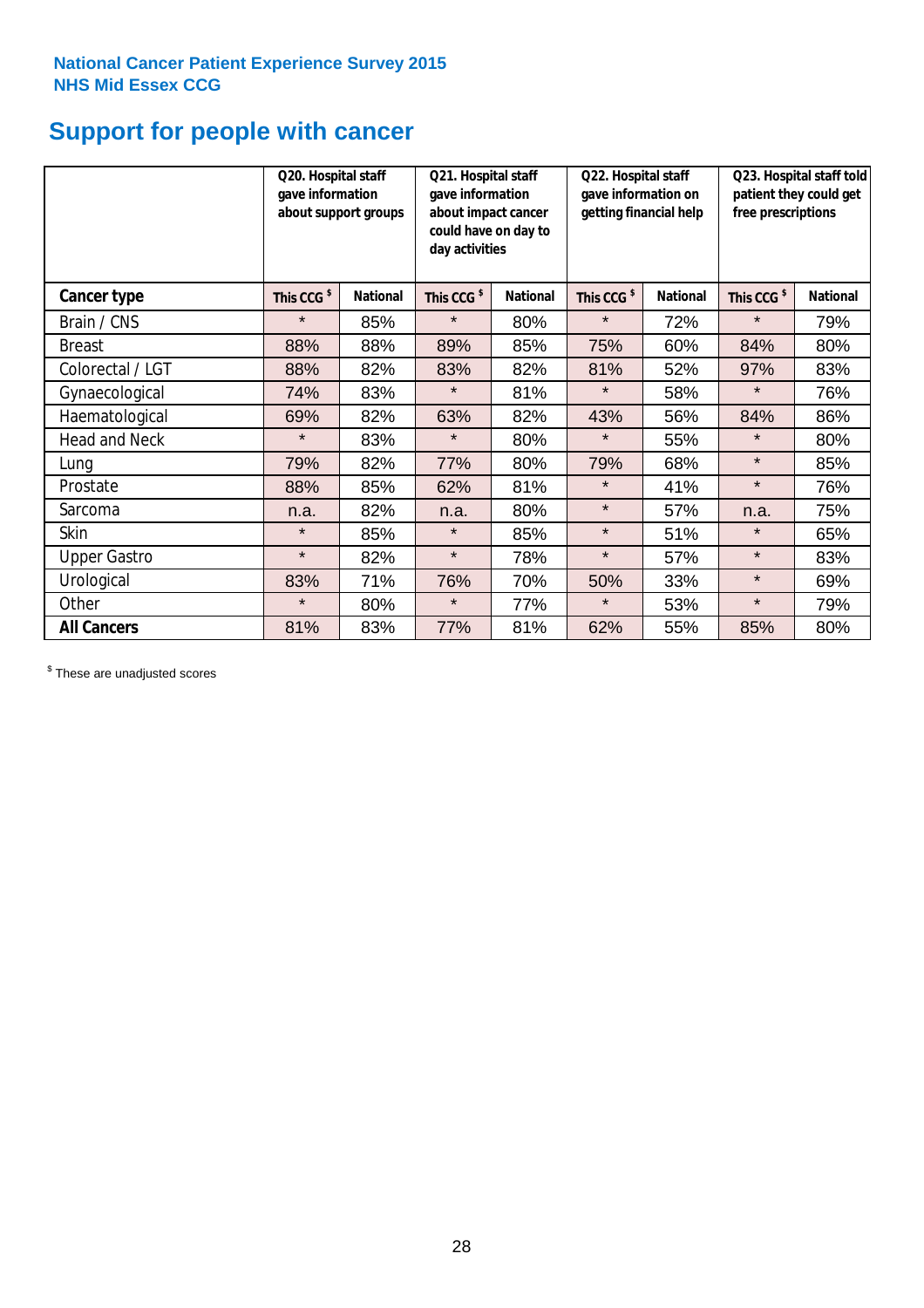### **Operations**

|                      | Q26. Staff explained<br>how operation had<br>gone in<br>understandable way |                 |  |  |
|----------------------|----------------------------------------------------------------------------|-----------------|--|--|
| <b>Cancer type</b>   | This CCG <sup>\$</sup>                                                     | <b>National</b> |  |  |
| Brain / CNS          | $\star$                                                                    | 75%             |  |  |
| <b>Breast</b>        | 85%                                                                        | 77%             |  |  |
| Colorectal / LGT     | 84%                                                                        | 81%             |  |  |
| Gynaecological       | $\star$                                                                    | 79%             |  |  |
| Haematological       | $\star$                                                                    | 75%             |  |  |
| <b>Head and Neck</b> | $\star$                                                                    | 77%             |  |  |
| Lung                 | $\star$                                                                    | 76%             |  |  |
| Prostate             | $\star$                                                                    | 76%             |  |  |
| Sarcoma              | $\star$                                                                    | 80%             |  |  |
| Skin                 | $\star$                                                                    | 84%             |  |  |
| <b>Upper Gastro</b>  | $\star$                                                                    | 81%             |  |  |
| Urological           | 82%                                                                        | 74%             |  |  |
| Other                | $\star$                                                                    | 78%             |  |  |
| <b>All Cancers</b>   | 84%                                                                        | 78%             |  |  |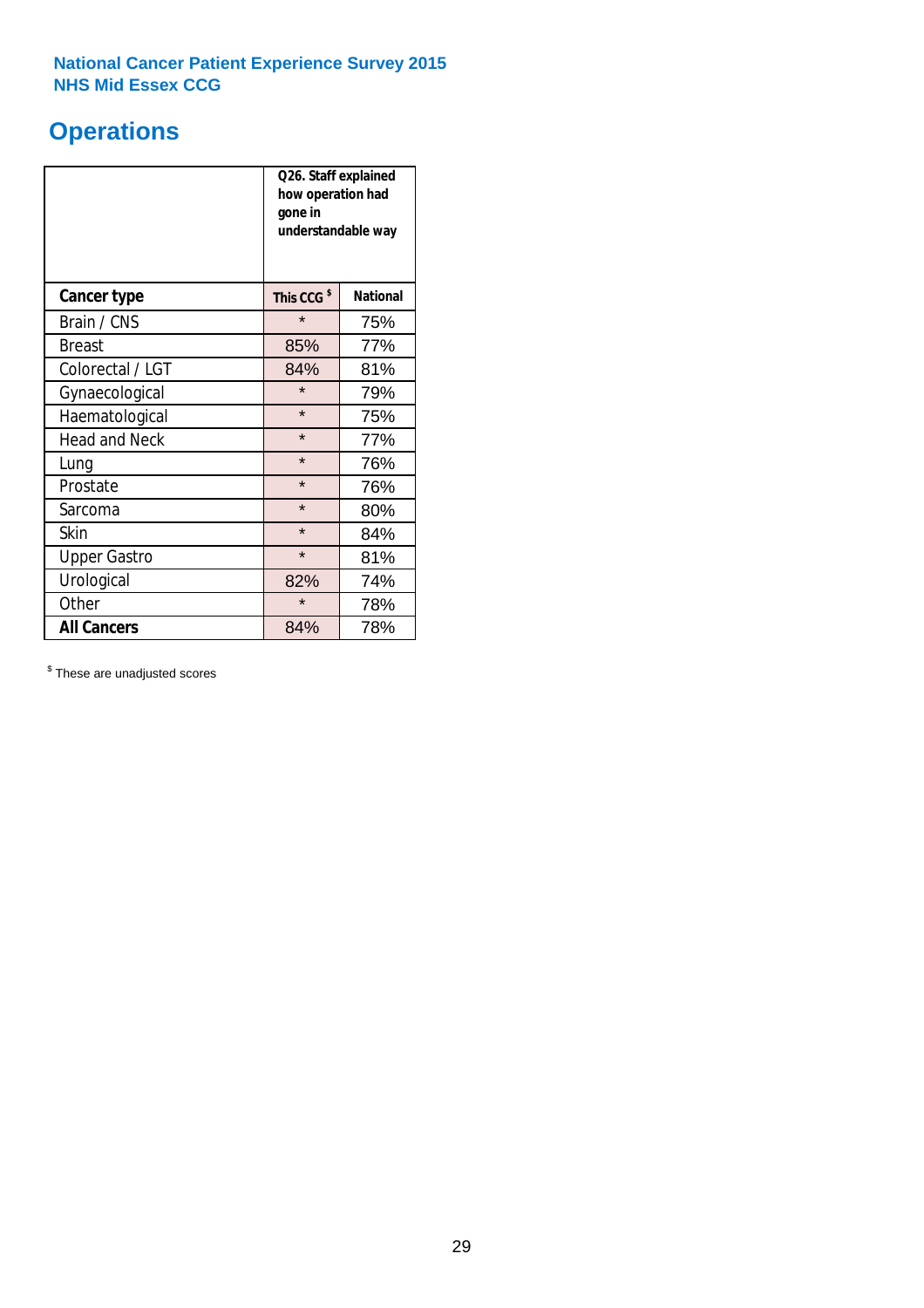## **Hospital care as an inpatient (Part 1 of 2)**

|                      | or nurses did not talk<br>they were not there | Q28. Groups of doctors<br>in front of patient as if | Q29. Patient had<br>confidence and trust in<br>all doctors treating<br>them |                 | Q30. Patient's family<br>or someone close<br>definitely had<br>opportunity to talk to<br>doctor |                 | Q31. Patient had<br>confidence and trust in I<br>all ward nurses |                 |
|----------------------|-----------------------------------------------|-----------------------------------------------------|-----------------------------------------------------------------------------|-----------------|-------------------------------------------------------------------------------------------------|-----------------|------------------------------------------------------------------|-----------------|
| Cancer type          | This CCG <sup>\$</sup>                        | <b>National</b>                                     | This CCG <sup>\$</sup>                                                      | <b>National</b> | This CCG <sup>\$</sup>                                                                          | <b>National</b> | This CCG <sup>\$</sup>                                           | <b>National</b> |
| Brain / CNS          | $\star$                                       | 68%                                                 | $\star$                                                                     | 78%             | $\star$                                                                                         | 65%             | $\star$                                                          | 67%             |
| <b>Breast</b>        | 87%                                           | 89%                                                 | 87%                                                                         | 86%             | 83%                                                                                             | 73%             | 78%                                                              | 74%             |
| Colorectal / LGT     | 70%                                           | 75%                                                 | 82%                                                                         | 85%             | 73%                                                                                             | 72%             | 59%                                                              | 68%             |
| Gynaecological       | $\star$                                       | 84%                                                 | $\star$                                                                     | 86%             | $\star$                                                                                         | 71%             | $\star$                                                          | 69%             |
| Haematological       | 70%                                           | 80%                                                 | 73%                                                                         | 81%             | 61%                                                                                             | 75%             | 65%                                                              | 73%             |
| <b>Head and Neck</b> | $\star$                                       | 79%                                                 | $\star$                                                                     | 85%             | $\star$                                                                                         | 73%             | $\star$                                                          | 72%             |
| Lung                 | $\star$                                       | 75%                                                 | $\star$                                                                     | 82%             | $\star$                                                                                         | 71%             | $\star$                                                          | 73%             |
| Prostate             | 95%                                           | 84%                                                 | 67%                                                                         | 87%             | $\star$                                                                                         | 72%             | 62%                                                              | 75%             |
| Sarcoma              | $\star$                                       | 82%                                                 | $\star$                                                                     | 85%             | $\star$                                                                                         | 75%             | $\star$                                                          | 70%             |
| Skin                 | $\star$                                       | 85%                                                 | $\star$                                                                     | 90%             | $\star$                                                                                         | 79%             | $\star$                                                          | 84%             |
| <b>Upper Gastro</b>  | $\star$                                       | 75%                                                 | $\star$                                                                     | 83%             | $\star$                                                                                         | 72%             | $\star$                                                          | 70%             |
| Urological           | 89%                                           | 80%                                                 | 87%                                                                         | 84%             | 63%                                                                                             | 67%             | 87%                                                              | 75%             |
| Other                | $\star$                                       | 79%                                                 | $\star$                                                                     | 79%             | $\star$                                                                                         | 70%             | $\star$                                                          | 69%             |
| <b>All Cancers</b>   | 80%                                           | 81%                                                 | 82%                                                                         | 84%             | 74%                                                                                             | 72%             | 73%                                                              | 72%             |

|                      | Q32. Always / nearly<br>always enough nurses<br>on duty |                 | Q33. All staff asked<br>patient what name<br>they preferred to be<br>called by |                 | Q34. Always given<br>enough privacy when<br>discussing condition or<br>treatment |                 | Q35. Patient was able<br>to discuss worries or<br>fears with staff during<br>visit |                 |
|----------------------|---------------------------------------------------------|-----------------|--------------------------------------------------------------------------------|-----------------|----------------------------------------------------------------------------------|-----------------|------------------------------------------------------------------------------------|-----------------|
| <b>Cancer type</b>   | This CCG <sup>\$</sup>                                  | <b>National</b> | This CCG <sup>\$</sup>                                                         | <b>National</b> | This CCG <sup>\$</sup>                                                           | <b>National</b> | This CCG <sup>\$</sup>                                                             | <b>National</b> |
| Brain / CNS          | $\star$                                                 | 64%             | $\star$                                                                        | 69%             | $\star$                                                                          | 80%             | n.a.                                                                               | 44%             |
| <b>Breast</b>        | 80%                                                     | 69%             | 60%                                                                            | 60%             | 86%                                                                              | 86%             | 69%                                                                                | 53%             |
| Colorectal / LGT     | 63%                                                     | 61%             | 79%                                                                            | 70%             | 86%                                                                              | 84%             | 53%                                                                                | 54%             |
| Gynaecological       | $\star$                                                 | 65%             | $\star$                                                                        | 63%             | $\star$                                                                          | 82%             | $\star$                                                                            | 50%             |
| Haematological       | 41%                                                     | 63%             | 59%                                                                            | 67%             | 89%                                                                              | 86%             | 37%                                                                                | 55%             |
| <b>Head and Neck</b> | $\star$                                                 | 67%             | $\star$                                                                        | 66%             | $\star$                                                                          | 85%             | $\star$                                                                            | 50%             |
| Lung                 | $\star$                                                 | 68%             | $\star$                                                                        | 71%             | $\star$                                                                          | 84%             | $\star$                                                                            | 49%             |
| Prostate             | 67%                                                     | 71%             | $\star$                                                                        | 67%             | 90%                                                                              | 87%             | $\star$                                                                            | 52%             |
| Sarcoma              | $\star$                                                 | 68%             | $\star$                                                                        | 71%             | $\star$                                                                          | 87%             | $\star$                                                                            | 52%             |
| Skin                 | $\star$                                                 | 81%             | $\star$                                                                        | 67%             | $\star$                                                                          | 89%             | $\star$                                                                            | 61%             |
| <b>Upper Gastro</b>  | $\star$                                                 | 62%             | $\star$                                                                        | 75%             | $\star$                                                                          | 83%             | $\star$                                                                            | 53%             |
| Urological           | 72%                                                     | 68%             | 66%                                                                            | 71%             | 86%                                                                              | 84%             | 61%                                                                                | 46%             |
| Other                | $\star$                                                 | 62%             | $\star$                                                                        | 66%             | $\star$                                                                          | 82%             | $\star$                                                                            | 48%             |
| <b>All Cancers</b>   | 65%                                                     | 66%             | 66%                                                                            | 67%             | 87%                                                                              | 85%             | 56%                                                                                | 52%             |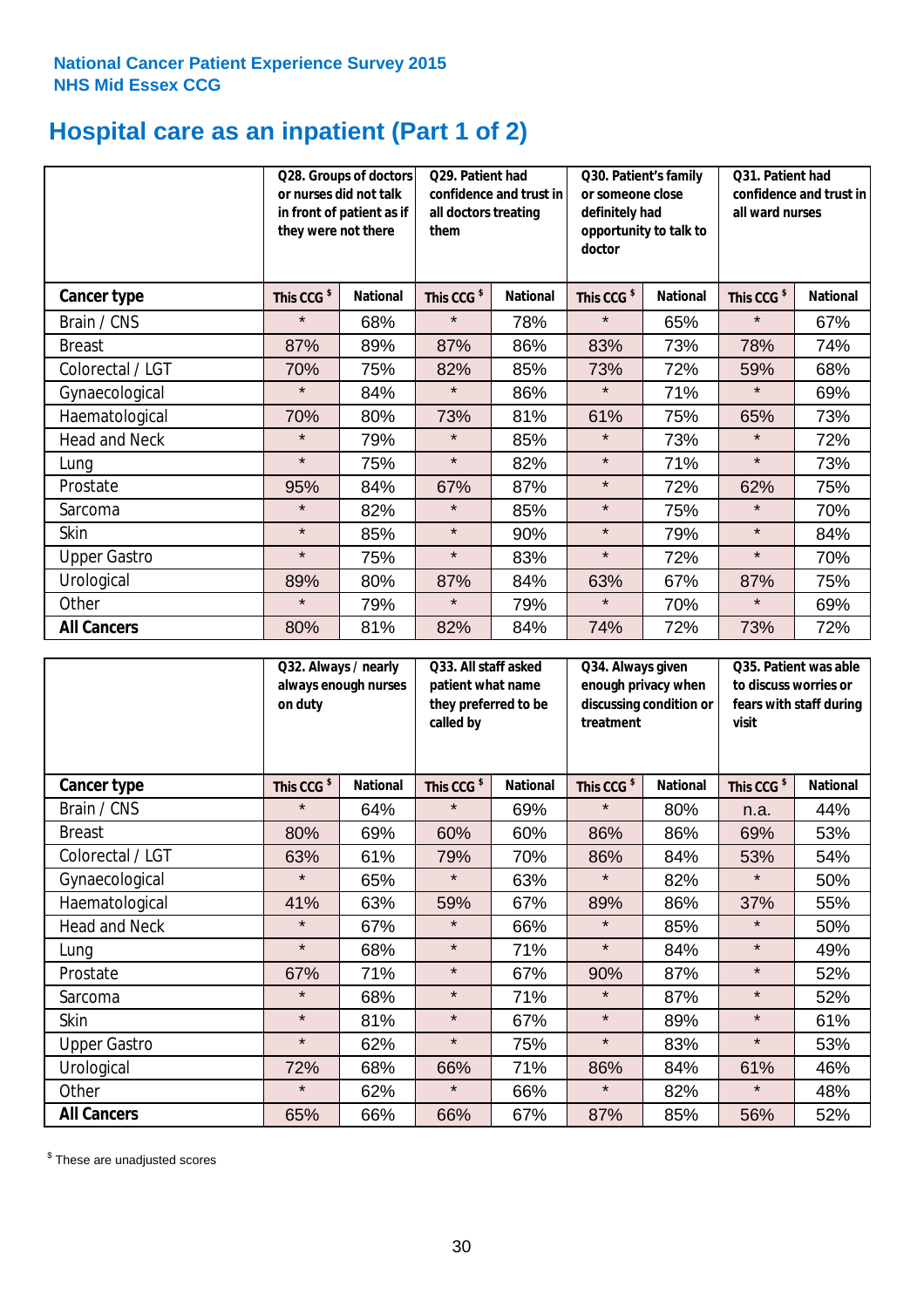## **Hospital care as an inpatient (Part 2 of 2)**

|                      | Q36. Hospital staff<br>definitely did<br>everything to help<br>control pain |                 | Q37. Always treated<br>with respect and<br>dignity by staff |                 | Q38. Given clear<br>written information<br>about what should /<br>should not do post<br>discharge |                 | Q39. Staff told patient<br>who to contact if<br>worried post discharge |                 |
|----------------------|-----------------------------------------------------------------------------|-----------------|-------------------------------------------------------------|-----------------|---------------------------------------------------------------------------------------------------|-----------------|------------------------------------------------------------------------|-----------------|
| <b>Cancer type</b>   | This CCG <sup>\$</sup>                                                      | <b>National</b> | This CCG <sup>\$</sup>                                      | <b>National</b> | This CCG <sup>\$</sup>                                                                            | <b>National</b> | This CCG <sup>\$</sup>                                                 | <b>National</b> |
| Brain / CNS          | $\star$                                                                     | 82%             | $\star$                                                     | 84%             | $\star$                                                                                           | 79%             | $\star$                                                                | 91%             |
| <b>Breast</b>        | 89%                                                                         | 86%             | 90%                                                         | 88%             | 97%                                                                                               | 90%             | 99%                                                                    | 95%             |
| Colorectal / LGT     | 89%                                                                         | 84%             | 84%                                                         | 86%             | 78%                                                                                               | 83%             | 93%                                                                    | 94%             |
| Gynaecological       | $\star$                                                                     | 83%             | $\star$                                                     | 85%             | $\star$                                                                                           | 86%             | $\star$                                                                | 93%             |
| Haematological       | 80%                                                                         | 84%             | 92%                                                         | 89%             | 64%                                                                                               | 79%             | 89%                                                                    | 95%             |
| <b>Head and Neck</b> | $\star$                                                                     | 84%             | $\star$                                                     | 88%             | $\star$                                                                                           | 86%             | $\star$                                                                | 92%             |
| Lung                 | $\star$                                                                     | 83%             | $\star$                                                     | 87%             | $\star$                                                                                           | 81%             | $\star$                                                                | 92%             |
| Prostate             | $\star$                                                                     | 85%             | 95%                                                         | 91%             | 76%                                                                                               | 87%             | 90%                                                                    | 94%             |
| Sarcoma              | $\star$                                                                     | 86%             | $\star$                                                     | 91%             | $\star$                                                                                           | 83%             | $\star$                                                                | 94%             |
| Skin                 | $\star$                                                                     | 88%             | $\star$                                                     | 93%             | $\star$                                                                                           | 91%             | $\star$                                                                | 97%             |
| <b>Upper Gastro</b>  | $\star$                                                                     | 83%             | $\star$                                                     | 86%             | $\star$                                                                                           | 79%             | $\star$                                                                | 93%             |
| Urological           | 88%                                                                         | 80%             | 89%                                                         | 88%             | 92%                                                                                               | 83%             | 90%                                                                    | 90%             |
| Other                | $\star$                                                                     | 82%             | $\star$                                                     | 85%             | $\star$                                                                                           | 80%             | $\star$                                                                | 92%             |
| <b>All Cancers</b>   | 86%                                                                         | 84%             | 88%                                                         | 87%             | 83%                                                                                               | 84%             | 93%                                                                    | 94%             |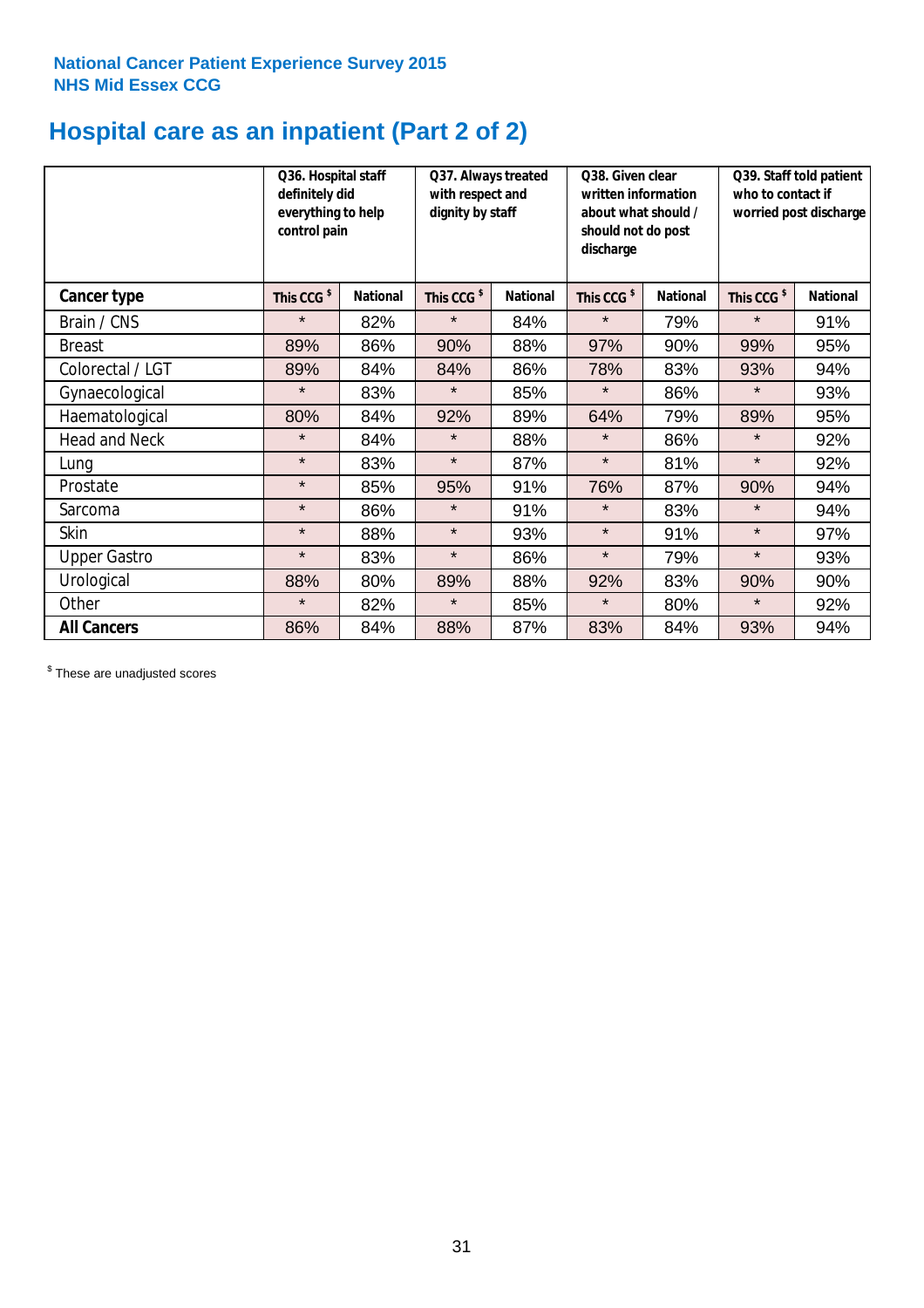## **Hospital care as a day patient / outpatient**

|                      | to discuss worries or<br>visit | Q41. Patient was able<br>fears with staff during | Q42. Doctor had the<br>right notes and other<br>documentation with<br>them |                 | Q44. Beforehand<br>patient had all<br>information needed<br>about radiotherapy<br>treatment |                 | Q45. Patient given<br>understandable<br>information about<br>whether radiotherapy<br>was working |                 |
|----------------------|--------------------------------|--------------------------------------------------|----------------------------------------------------------------------------|-----------------|---------------------------------------------------------------------------------------------|-----------------|--------------------------------------------------------------------------------------------------|-----------------|
| <b>Cancer type</b>   | This CCG <sup>\$</sup>         | <b>National</b>                                  | This CCG <sup>\$</sup>                                                     | <b>National</b> | This CCG <sup>\$</sup>                                                                      | <b>National</b> | This CCG <sup>\$</sup>                                                                           | <b>National</b> |
| Brain / CNS          | n.a.                           | 65%                                              | n.a.                                                                       | 94%             | n.a.                                                                                        | 85%             | n.a.                                                                                             | 52%             |
| <b>Breast</b>        | 74%                            | 70%                                              | 98%                                                                        | 95%             | 91%                                                                                         | 87%             | 68%                                                                                              | 60%             |
| Colorectal / LGT     | 77%                            | 73%                                              | 100%                                                                       | 95%             | $\star$                                                                                     | 85%             | $\star$                                                                                          | 55%             |
| Gynaecological       | 78%                            | 70%                                              | 100%                                                                       | 96%             | $\star$                                                                                     | 85%             | $\star$                                                                                          | 64%             |
| Haematological       | 64%                            | 74%                                              | 94%                                                                        | 97%             | $\star$                                                                                     | 82%             | $\star$                                                                                          | 64%             |
| <b>Head and Neck</b> | $\star$                        | 69%                                              | $\star$                                                                    | 95%             | $\star$                                                                                     | 86%             | $\star$                                                                                          | 60%             |
| Lung                 | 81%                            | 69%                                              | 100%                                                                       | 96%             | $\star$                                                                                     | 86%             | $\star$                                                                                          | 59%             |
| Prostate             | 67%                            | 69%                                              | 94%                                                                        | 95%             | $\star$                                                                                     | 88%             | $\star$                                                                                          | 61%             |
| Sarcoma              | $\star$                        | 68%                                              | $\star$                                                                    | 97%             | $\star$                                                                                     | 88%             | $\star$                                                                                          | 63%             |
| Skin                 | $\star$                        | 73%                                              | $\star$                                                                    | 96%             | $\star$                                                                                     | 81%             | $\star$                                                                                          | 63%             |
| <b>Upper Gastro</b>  | $\star$                        | 68%                                              | $\star$                                                                    | 95%             | $\star$                                                                                     | 85%             | $\star$                                                                                          | 57%             |
| Urological           | 72%                            | 65%                                              | 96%                                                                        | 95%             | $\star$                                                                                     | 81%             | $\star$                                                                                          | 53%             |
| Other                | $\star$                        | 67%                                              | 91%                                                                        | 95%             | $\star$                                                                                     | 83%             | $\star$                                                                                          | 59%             |
| <b>All Cancers</b>   | 72%                            | 70%                                              | 97%                                                                        | 96%             | 89%                                                                                         | 86%             | 68%                                                                                              | 60%             |

|                      | Q47. Beforehand<br>patient had all<br>information needed<br>about chemotherapy<br>treatment |                 | whether<br>working     | Q48. Patient given<br>understandable<br>information about<br>chemotherapy was |  |  |
|----------------------|---------------------------------------------------------------------------------------------|-----------------|------------------------|-------------------------------------------------------------------------------|--|--|
| <b>Cancer type</b>   | This CCG <sup>\$</sup>                                                                      | <b>National</b> | This CCG <sup>\$</sup> | <b>National</b>                                                               |  |  |
| Brain / CNS          | n.a.                                                                                        | 82%             | n.a.                   | 57%                                                                           |  |  |
| <b>Breast</b>        | 82%                                                                                         | 83%             | 61%                    | 62%                                                                           |  |  |
| Colorectal / LGT     | 83%                                                                                         | 86%             | 68%                    | 65%                                                                           |  |  |
| Gynaecological       | 90%                                                                                         | 86%             | $\star$                | 68%                                                                           |  |  |
| Haematological       | 84%                                                                                         | 85%             |                        | 75%                                                                           |  |  |
| <b>Head and Neck</b> | $\star$                                                                                     | 80%             | $\star$                | 52%                                                                           |  |  |
| Lung                 | $\star$                                                                                     | 85%             | $\star$                | 68%                                                                           |  |  |
| Prostate             | $\star$                                                                                     | 83%             | $\star$                | 69%                                                                           |  |  |
| Sarcoma              | n.a.                                                                                        | 82%             | n.a.                   | 70%                                                                           |  |  |
| Skin                 | $\star$                                                                                     | 92%             | $\star$                | 80%                                                                           |  |  |
| <b>Upper Gastro</b>  | $\star$                                                                                     | 83%             | $\star$                | 64%                                                                           |  |  |
| Urological           | 82%                                                                                         | 83%             | $\star$                | 66%                                                                           |  |  |
| Other                | $\star$                                                                                     | 85%             | $\star$                | 70%                                                                           |  |  |
| <b>All Cancers</b>   | 84%                                                                                         | 84%             | 68%                    | 68%                                                                           |  |  |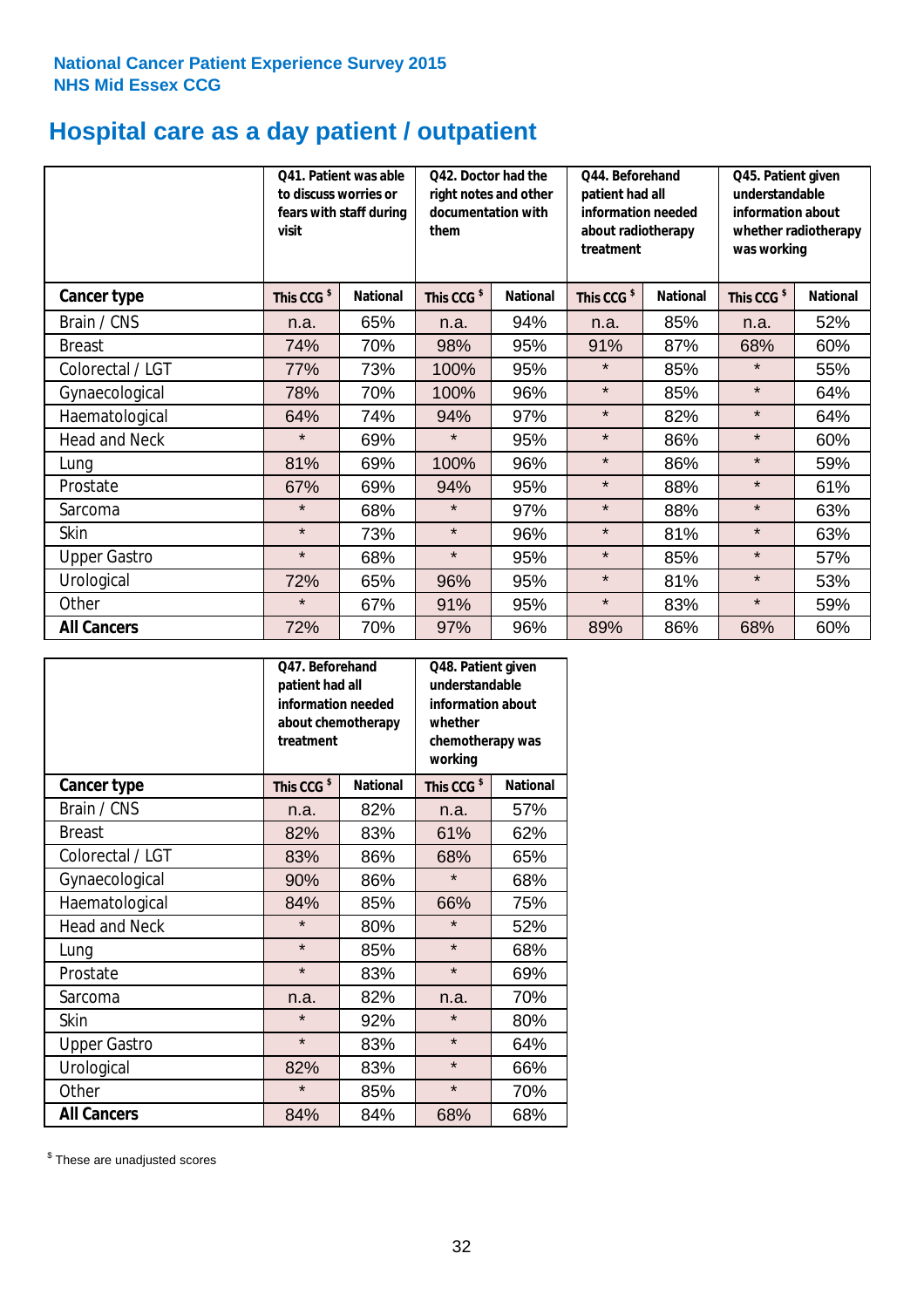# **Home care and support**

|                      | Q49. Hospital staff<br>gave family or | someone close all the<br>information needed to<br>help with care at home | Q50. Patient definitely<br>given enough support<br>from health or social<br>services during<br>treatment |                 | Q51. Patient definitely<br>given enough support<br>from health or social<br>services after<br>treatment |                 |  |
|----------------------|---------------------------------------|--------------------------------------------------------------------------|----------------------------------------------------------------------------------------------------------|-----------------|---------------------------------------------------------------------------------------------------------|-----------------|--|
| <b>Cancer type</b>   | This CCG <sup>\$</sup>                | <b>National</b>                                                          | This CCG <sup>\$</sup>                                                                                   | <b>National</b> | This CCG <sup>\$</sup>                                                                                  | <b>National</b> |  |
| Brain / CNS          | $\star$                               | 56%                                                                      | n.a.                                                                                                     | 44%             | n.a.                                                                                                    | 44%             |  |
| <b>Breast</b>        | 67%                                   | 57%                                                                      | 48%                                                                                                      | 54%             | 48%                                                                                                     | 40%             |  |
| Colorectal / LGT     | 61%                                   | 60%                                                                      | 56%                                                                                                      | 62%             | 48%                                                                                                     | 52%             |  |
| Gynaecological       | 71%                                   | 56%                                                                      | $\star$                                                                                                  | 52%             | $\star$                                                                                                 | 42%             |  |
| Haematological       | 50%                                   | 60%                                                                      | 43%                                                                                                      | 52%             | 39%                                                                                                     | 43%             |  |
| <b>Head and Neck</b> | $\star$                               | 59%                                                                      | $\star$                                                                                                  | 53%             | $\star$                                                                                                 | 50%             |  |
| Lung                 | 64%                                   | 57%                                                                      | $\star$                                                                                                  | 52%             | $\star$                                                                                                 | 42%             |  |
| Prostate             | 59%                                   | 55%                                                                      | 50%                                                                                                      | 47%             | $\star$                                                                                                 | 43%             |  |
| Sarcoma              | $\star$                               | 59%                                                                      | $\star$                                                                                                  | 58%             | $\star$                                                                                                 | 53%             |  |
| Skin                 | $\star$                               | 67%                                                                      | $\star$                                                                                                  | 58%             | $\star$                                                                                                 | 61%             |  |
| <b>Upper Gastro</b>  | $\star$                               | 59%                                                                      | $\star$                                                                                                  | 54%             | $\star$                                                                                                 | 45%             |  |
| Urological           | 69%                                   | 55%                                                                      | 48%                                                                                                      | 47%             | $\star$                                                                                                 | 44%             |  |
| Other                | $\star$                               | 54%                                                                      | $\star$                                                                                                  | 55%             | $\star$                                                                                                 | 48%             |  |
| <b>All Cancers</b>   | 61%                                   | 58%                                                                      | 49%                                                                                                      | 54%             | 46%                                                                                                     | 45%             |  |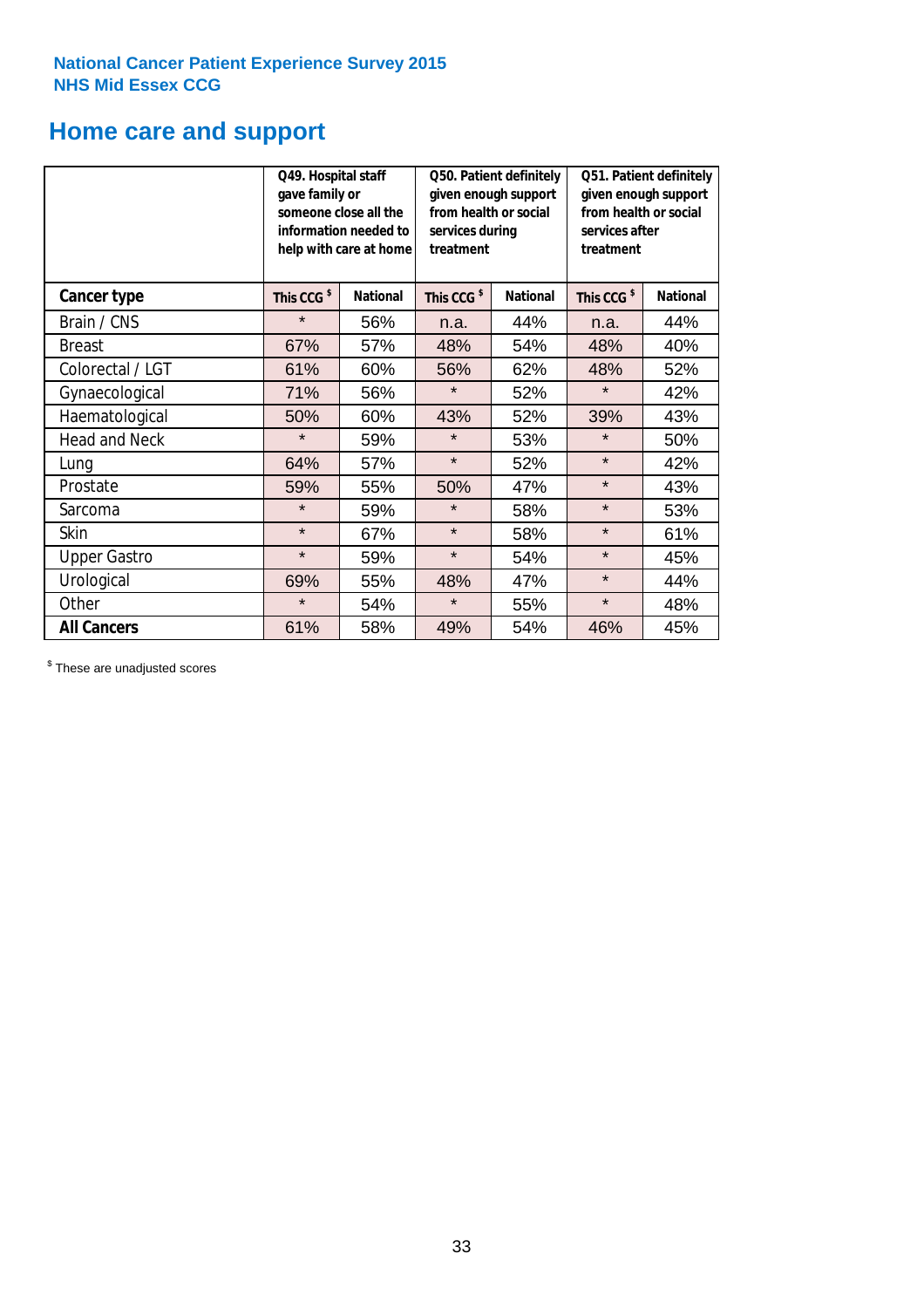### **Care from your general practice**

|                      | information about<br>treatment | Q52. GP given enough<br>patient's condition and | <b>O53. Practice staff</b><br>definitely did<br>everything they could<br>to support patient |                 |  |
|----------------------|--------------------------------|-------------------------------------------------|---------------------------------------------------------------------------------------------|-----------------|--|
| <b>Cancer type</b>   | This CCG <sup>\$</sup>         | <b>National</b>                                 | This CCG <sup>\$</sup>                                                                      | <b>National</b> |  |
| Brain / CNS          | n.a.                           | 94%                                             | $\star$                                                                                     | 59%             |  |
| <b>Breast</b>        | 97%                            | 96%                                             | 63%                                                                                         | 63%             |  |
| Colorectal / LGT     | 91%                            | 95%                                             | 62%                                                                                         | 63%             |  |
| Gynaecological       | 90%                            | 95%                                             | $\star$                                                                                     | 59%             |  |
| Haematological       | 94%                            | 96%                                             | 56%                                                                                         | 61%             |  |
| <b>Head and Neck</b> | $\star$                        | 93%                                             | $\star$                                                                                     | 60%             |  |
| Lung                 | 100%                           | 95%                                             | 65%                                                                                         | 62%             |  |
| Prostate             | 92%                            | 95%                                             | 67%                                                                                         | 67%             |  |
| Sarcoma              | $\star$                        | 97%                                             | $\star$                                                                                     | 65%             |  |
| <b>Skin</b>          | $\star$                        | 97%                                             | $\star$                                                                                     | 71%             |  |
| <b>Upper Gastro</b>  | $\star$                        | 94%                                             | $\star$                                                                                     | 62%             |  |
| Urological           | 100%                           | 95%                                             | 77%                                                                                         | 64%             |  |
| Other                | 100%                           | 95%                                             | $\star$                                                                                     | 61%             |  |
| <b>All Cancers</b>   | 96%                            | 95%                                             | 64%                                                                                         | 63%             |  |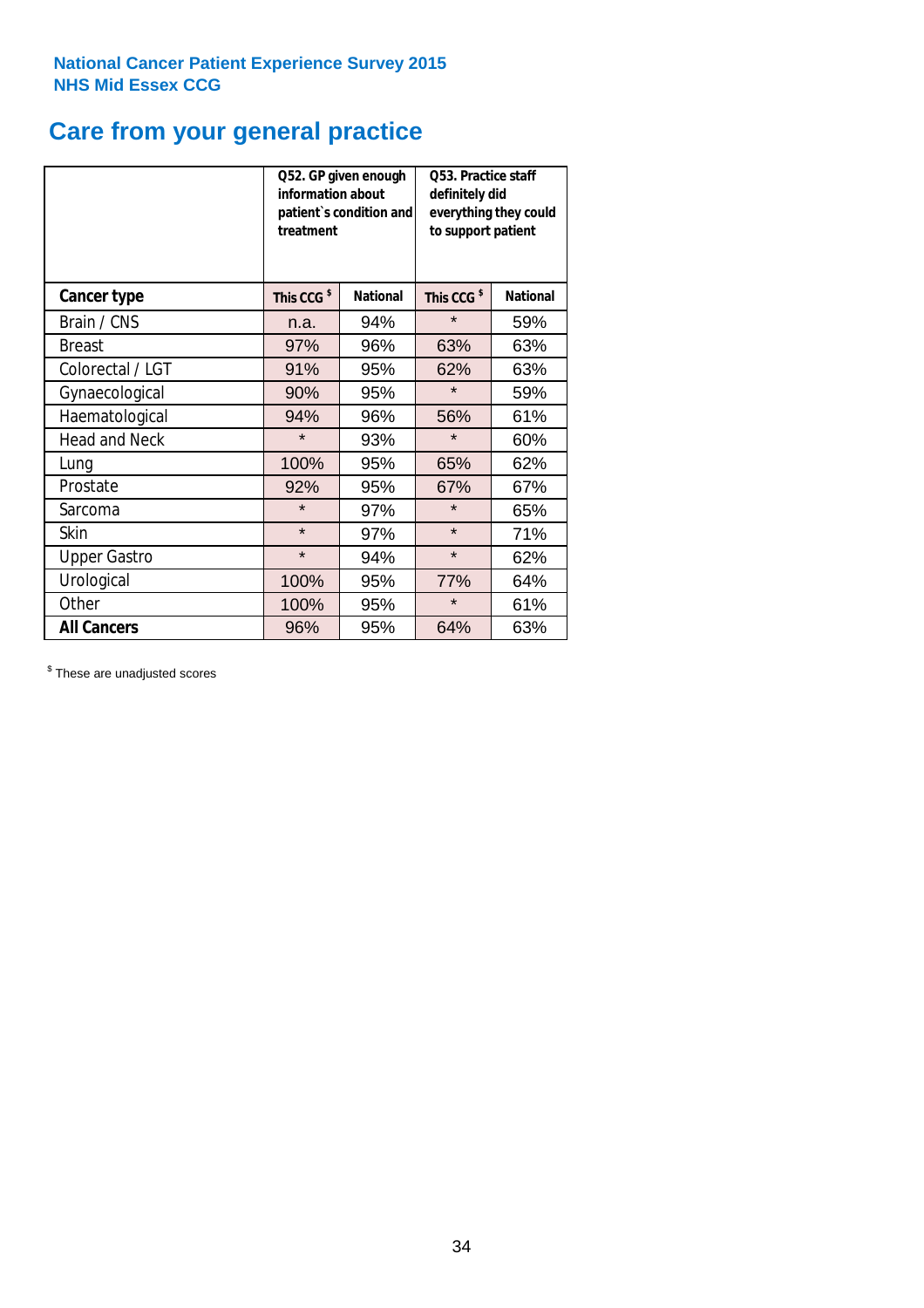### **Your overall NHS care**

|                      | Q54. Hospital and<br>community staff<br>always worked well<br>together |                 | Q55. Patient given a<br>care plan |                 | Q56. Overall the<br>administration of the<br>care was very good /<br>qood |                 | Q57. Length of time for<br>attending clinics and<br>appointments was<br>right |                 |
|----------------------|------------------------------------------------------------------------|-----------------|-----------------------------------|-----------------|---------------------------------------------------------------------------|-----------------|-------------------------------------------------------------------------------|-----------------|
| <b>Cancer type</b>   | This CCG <sup>\$</sup>                                                 | <b>National</b> | This CCG <sup>\$</sup>            | <b>National</b> | This CCG <sup>\$</sup>                                                    | <b>National</b> | This CCG <sup>\$</sup>                                                        | <b>National</b> |
| Brain / CNS          | $\star$                                                                | 45%             | $\star$                           | 29%             | $\star$                                                                   | 84%             | $\star$                                                                       | 60%             |
| <b>Breast</b>        | 68%                                                                    | 60%             | 25%                               | 35%             | 90%                                                                       | 90%             | 67%                                                                           | 64%             |
| Colorectal / LGT     | 53%                                                                    | 60%             | 55%                               | 36%             | 92%                                                                       | 88%             | 72%                                                                           | 68%             |
| Gynaecological       | 63%                                                                    | 58%             | 36%                               | 29%             | 93%                                                                       | 89%             | 79%                                                                           | 66%             |
| Haematological       | 50%                                                                    | 63%             | 33%                               | 33%             | 87%                                                                       | 92%             | 48%                                                                           | 62%             |
| <b>Head and Neck</b> | $\star$                                                                | 58%             | $\star$                           | 34%             | $\star$                                                                   | 89%             | $\star$                                                                       | 65%             |
| Lung                 | 72%                                                                    | 63%             | 19%                               | 32%             | 90%                                                                       | 89%             | 79%                                                                           | 70%             |
| Prostate             | 51%                                                                    | 63%             | 24%                               | 36%             | 84%                                                                       | 87%             | 66%                                                                           | 71%             |
| Sarcoma              | $\star$                                                                | 60%             | $\star$                           | 31%             | $\star$                                                                   | 90%             | $\star$                                                                       | 63%             |
| Skin                 | $\star$                                                                | 69%             | $\star$                           | 39%             | $\star$                                                                   | 89%             | $\star$                                                                       | 73%             |
| <b>Upper Gastro</b>  | $\star$                                                                | 58%             | $\star$                           | 36%             | $\star$                                                                   | 88%             | $\star$                                                                       | 66%             |
| Urological           | 66%                                                                    | 62%             | 13%                               | 26%             | 92%                                                                       | 84%             | 68%                                                                           | 73%             |
| Other                | 67%                                                                    | 56%             | $\star$                           | 29%             | 92%                                                                       | 87%             | 72%                                                                           | 61%             |
| <b>All Cancers</b>   | 61%                                                                    | 61%             | 31%                               | 33%             | 89%                                                                       | 89%             | 65%                                                                           | 66%             |

|                      | Q58. Taking part in<br>cancer research | discussed with patient | Q59. Patient's average<br>rating of care scored<br>from very poor to very<br>good |                 |  |
|----------------------|----------------------------------------|------------------------|-----------------------------------------------------------------------------------|-----------------|--|
| <b>Cancer type</b>   | This CCG <sup>\$</sup>                 | <b>National</b>        | This CCG <sup>\$</sup>                                                            | <b>National</b> |  |
| Brain / CNS          | $\star$                                | 32%                    | $\star$                                                                           | 8.5             |  |
| <b>Breast</b>        | 20%                                    | 28%                    | 9.0                                                                               | 8.8             |  |
| Colorectal / LGT     | 30%                                    | 22%                    | 8.7                                                                               | 8.7             |  |
| Gynaecological       | 15%                                    | 27%                    | 8.9                                                                               | 8.7             |  |
| Haematological       | 33%                                    | 36%                    | 8.2                                                                               | 8.8             |  |
| <b>Head and Neck</b> | $\star$                                | 21%                    | $\star$                                                                           | 8.6             |  |
| Lung                 | 33%                                    | 34%                    | 8.6                                                                               | 8.6             |  |
| Prostate             | 50%                                    | 35%                    | 8.4                                                                               | 8.6             |  |
| Sarcoma              | $\star$                                | 29%                    | $\star$                                                                           | 8.7             |  |
| Skin                 | $\star$                                | 17%                    | $\star$                                                                           | 8.9             |  |
| <b>Upper Gastro</b>  | $\star$                                | 30%                    | $\star$                                                                           | 8.6             |  |
| Urological           | 16%                                    | 14%                    | 8.8                                                                               | 8.5             |  |
| Other                | 42%                                    | 31%                    | 9.1                                                                               | 8.6             |  |
| <b>All Cancers</b>   | 28%                                    | 28%                    | 8.7                                                                               | 8.7             |  |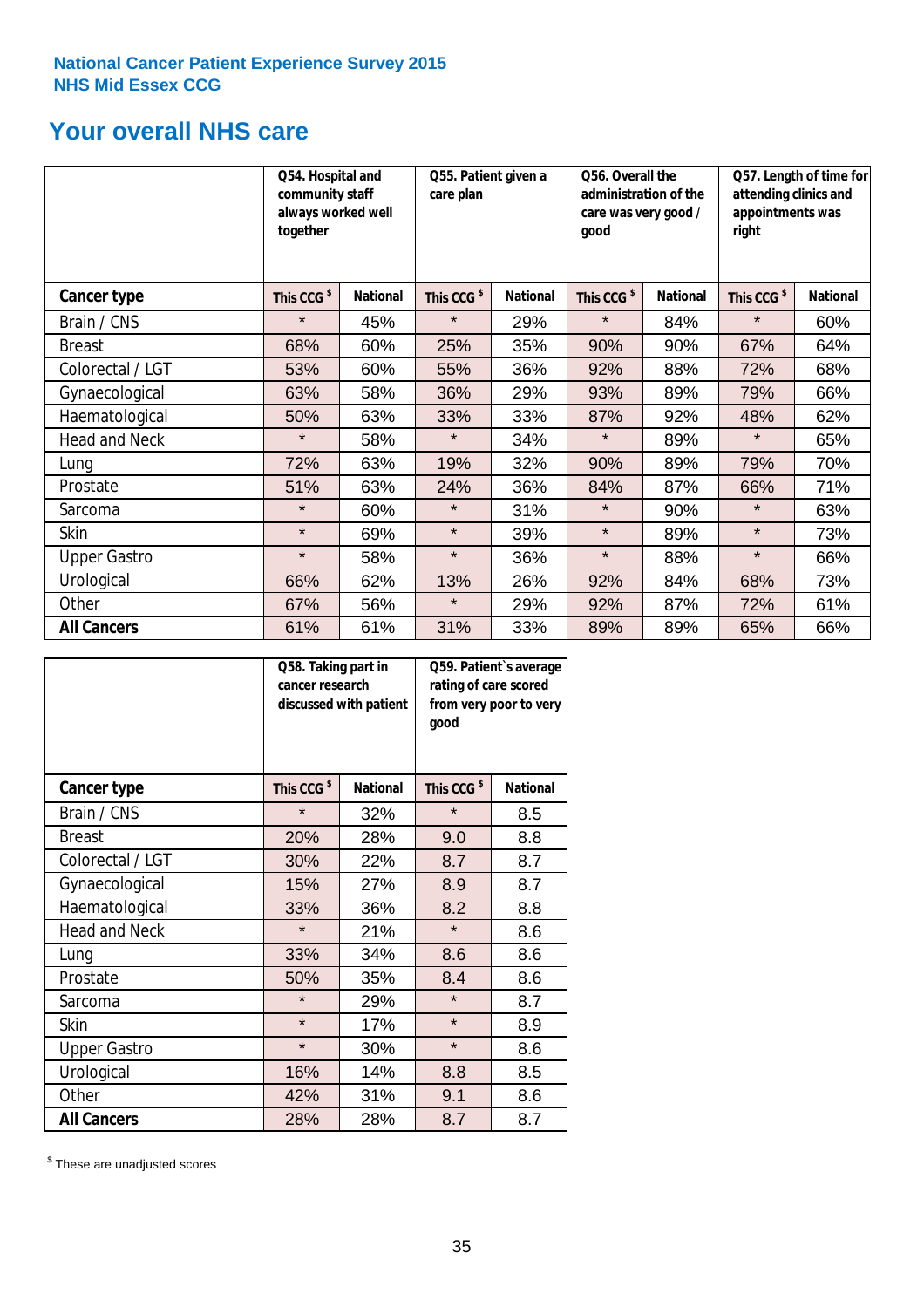### **Annex**

### **Methodology**

The sample for the survey included all adult (aged 16 and over) NHS patients, with a confirmed primary diagnosis of cancer, discharged from an NHS Trust after an inpatient episode or day case attendance for cancer related treatment in the months of April, May and June 2015.

The patients included in the sample had relevant cancer ICD10 codes (C00-99 excluding C44 and C84, and D05) in the first diagnosis field of their patient records, applied to their patient files by the relevant NHS Trust, and were alive at the point at which fieldwork commenced. Deceased checks were undertaken on up to three occasions during fieldwork, to ensure that questionnaires were not sent to patients who had died since their treatment.

Trust samples were checked rigorously for duplicates and patient lists were also de-duplicated nationally to ensure that patients did not receive multiple copies of questionnaires.

The fieldwork for the survey was undertaken between October 2015 and March 2016.

For the first time, the survey used a mixed mode methodology. Questionnaires were sent by post with two reminders where necesssary, but also included an option to complete online. A Freephone helpline was available for respondents to ask questions about the survey, to enable them to complete their questionnaires over the phone, and to provide access to a translation and interpreting facility for those whose first language was not English.

The Health Research Authority supported the survey by granting Section 251 approval.

#### **Further information**

Further information on survey methodology, as well as all of the national and local reports and data, is available at www.ncpes.co.uk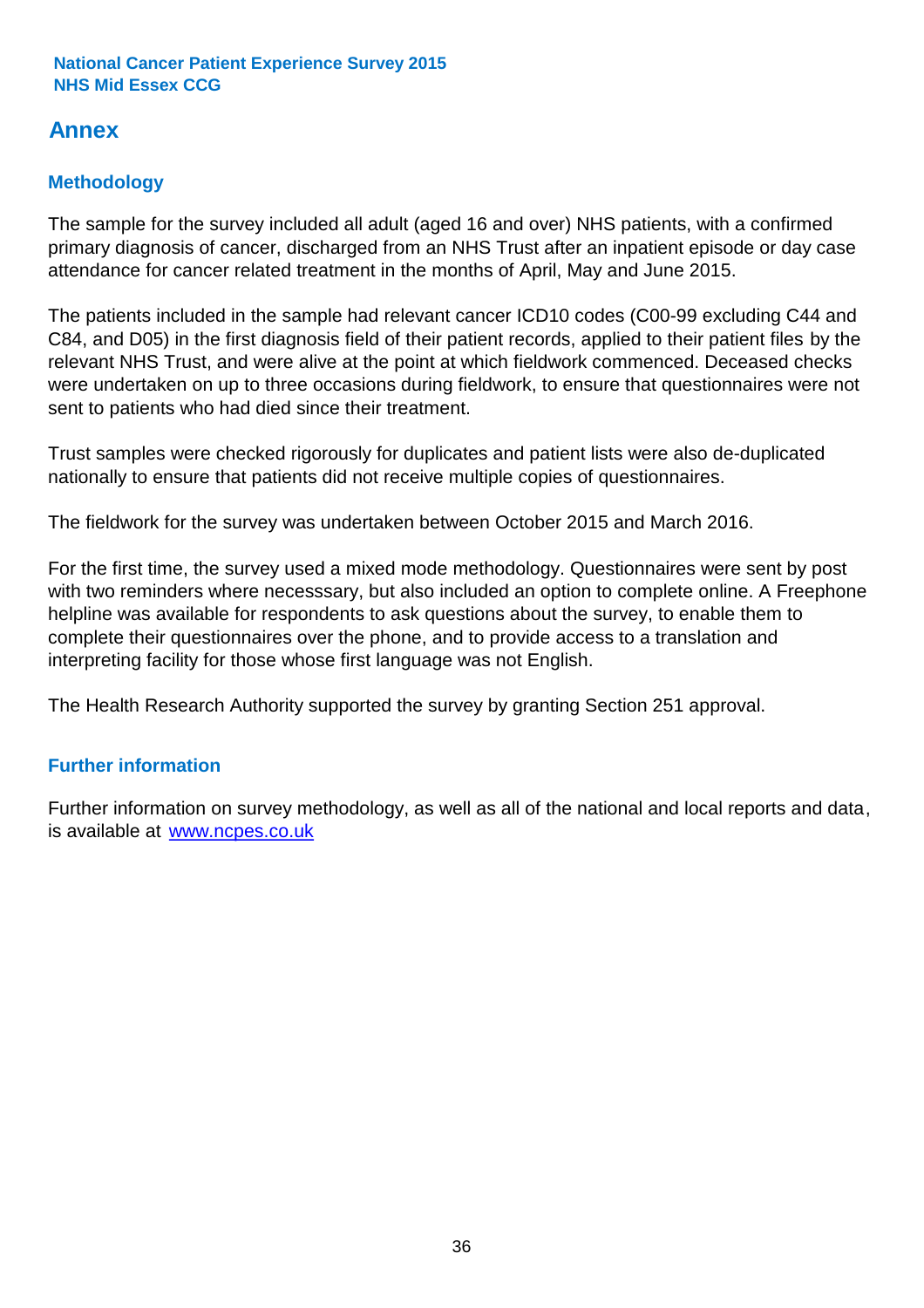#### **Redevelopment of the 2015 survey**

A number of significant changes have been made to the National Cancer Patient Experience Survey in 2015:

- the length of the questionnaire has been reduced
- response options have been reviewed and changed to make them consistent throughout the survey
- some of the questions and / or answer options have been changed so that they are now in line with questions in other patient surveys (e.g. the Care Quality Commission national patient surveys), to improve comparability between them
- the topic areas within the questionnaire have been redesigned to capture the whole patient journey.

There are 50 questions in the questionnaire that relate directly to patient experience. Of these, 14 remain unchanged from previous years; and a further 21 have been slightly amended. We draw caution in directly comparing data from the 2015 survey to the findings of the previous CPES surveys, even for identical questions. Changes in the structure of the survey instrument (questionnaire) and also the administration of the survey (calendar period and length of time from sampling to field work start and completion) may influence nationwide averages, although these features will not greatly impact on relative comparisons (e.g. between patient groups or hospitals).

The other 15 questions are either new or substantially changed from previous years.

It is expected that there will be few, if any changes, to the questionnaire going forward so we will be able to compare the results year on year. Where changes are necessary they are expected to be for methodological reasons or to improve question reliability.

Another significant change in 2015 is that an online version of the questionnaire has been developed. The online version was developed to make the questionnaire more accessible for respondents. This may have an impact on the demographic characteristics of the respondents. This may be an improvement if previously underrepresented groups have responded. However, changes to the demographics of respondents may have implications on the overall results - and again, leads us to draw caution in directly comparing results with previous years.

#### **Official Statistics**

The 2015 survey data has been published for the first time as Official Statistics. The 2015 survey data has been produced and published in line with the Code of Practice for Official Statistics.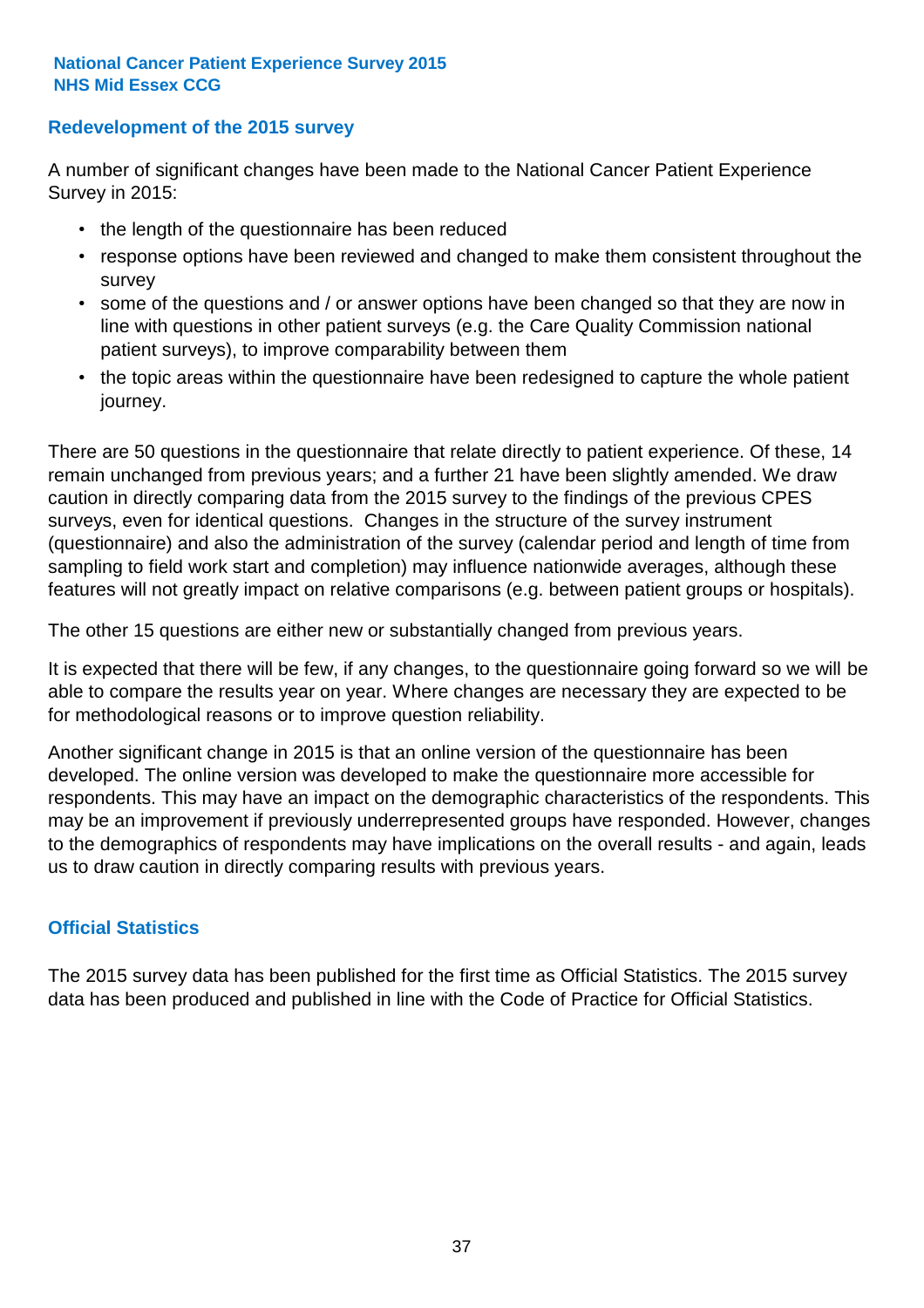#### **Scoring methodologies**

49 of the 50 questions relating directly to patient experience have been summarised as the score of the percentage of patients who reported a positive experience. For example:

- question 6 asks: "Overall, how did you feel about the length of time you had to wait for your test to be done?". Responses have been recorded as positive only for those patients who selected the first option ("It was about right")
- question 11 asks: "When you were told you had cancer, were you given written information about the type of cancer you had?". Responses have been recorded as positive only for those patients who selected the first option ("Yes, and it was easy to understand").

Where options do not provide any information on positive/negative patient experience (e.g. "Don't know / can't remember"), they are excluded from the score.

The other question (question 59) asks respondents to rate their overall care on a scale of 0 to 10. Scores have been given as an average on this scale.

A copy of the 2015 questionnaire, marked up with all of these scoring conventions, is available at www.ncpes.co.uk

Further details on the scoring methodology can be found in the technical document for the survey, available at <u>www.ncpes.co.uk</u>

#### **Case-mix adjustment**

For the first time in 2015, case-mix adjusted findings are being presented alongside unadjusted results for CCGs. Case-mix adjustment allows us to account for the impact that differing patient populations might have on results. By using the case-mix adjusted estimates we can obtain a greater understanding of how a CCG is performing given their patient population.

The factors taken into account in this case-mix adjustment are gender, age, ethnic group, deprivation, and tumour group.

For further details on case-mix adjustment, please refer to the technical document for the survey, available at www.ncpes.co.uk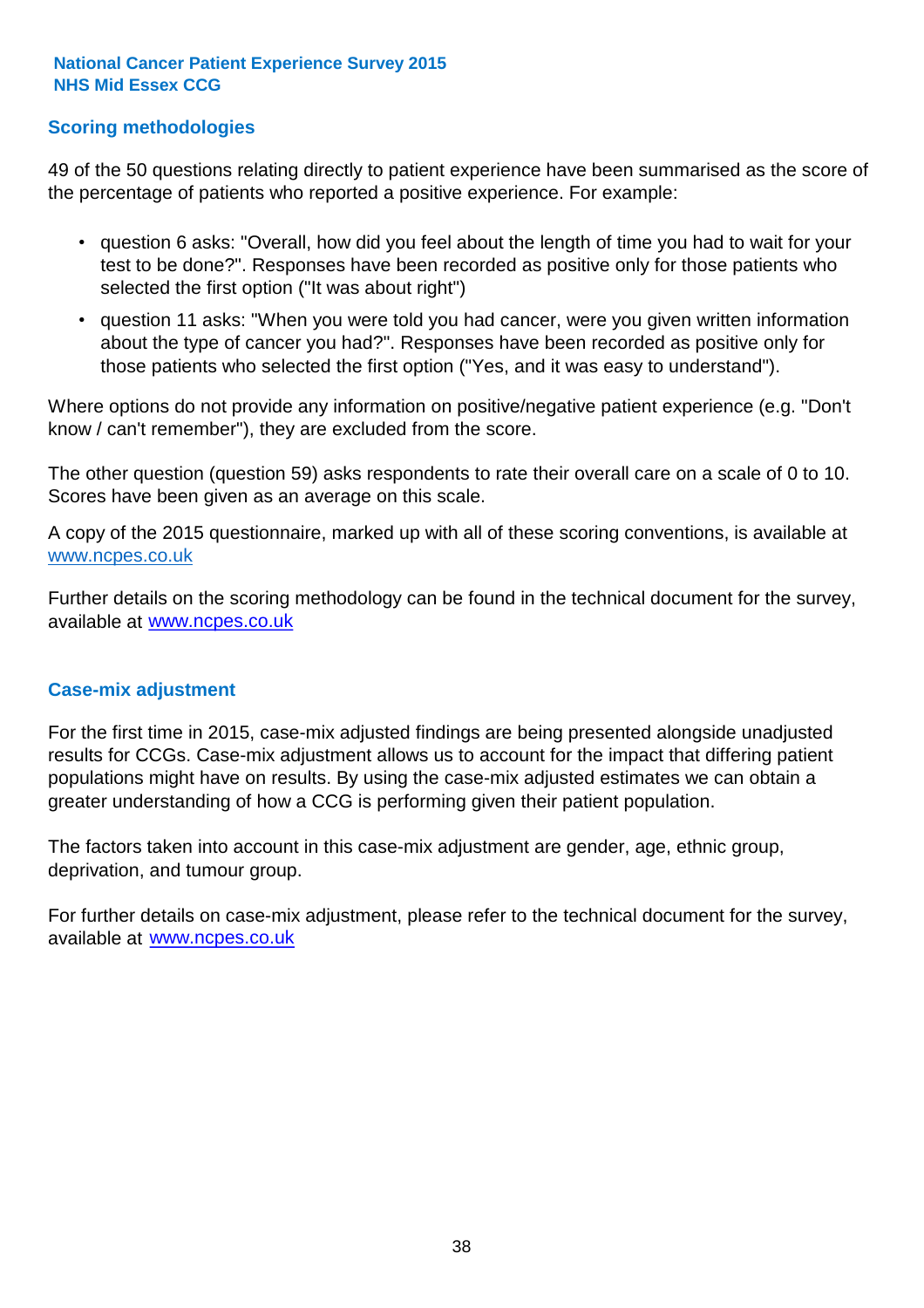#### **Response Rates**

|                 | Sample<br><b>Size</b> | <b>Excluded</b> | <b>Adjusted</b><br><b>Sample</b> | <b>Not</b><br><b>Returned Refused</b> | Blank | Completed | Response<br>Rate |
|-----------------|-----------------------|-----------------|----------------------------------|---------------------------------------|-------|-----------|------------------|
| <b>National</b> | 116,991               | 8.719           | 108,272                          | 33,168                                | 3.918 | 71,186    | 66%              |
| 06Q             | 872                   | 55              | 817                              | 232                                   | 35    | 550       | 67%              |

#### **Respondents by tumour group**

The tables below show the numbers of patients from each tumour group and the age and gender distribution of these patients.

| <b>Tumour Group</b>  | Number of<br>respondents* |
|----------------------|---------------------------|
| Brain / CNS          | 5                         |
| <b>Breast</b>        | 129                       |
| Gynaecological       | 29                        |
| Colorectal / LGT     | 77                        |
| Lung                 | 34                        |
| <b>Skin</b>          | 21                        |
| Haematological       | 109                       |
| <b>Upper Gastro</b>  | 18                        |
| Other                | 8                         |
| Urological           | 60                        |
| Prostate             | 45                        |
| Sarcoma              | $\overline{2}$            |
| <b>Head and Neck</b> | 13                        |

*\* These figures may not match the numerator for all questions in the 'Comparisons by tumour group' section of this report, because not all questions were answered by all respondents.*

#### **Respondents by age and gender**

The questionnaire asked respondents to give their year of birth. This information has been amalgamated into 8 age bands. The age and gender distribution for the CCG was as follows:

|             | 16-24      | 25-34 | 35-44          | 45-54 | 55-64 | 65-74 | 75-84 | $85+$ | <b>Total</b> |
|-------------|------------|-------|----------------|-------|-------|-------|-------|-------|--------------|
| <b>Male</b> |            |       | ◠<br>ັ         | 20    | 47    | 94    | 73    | 18    | 256          |
| Female      | ◠<br>ັ     |       | 14             | 50    | 66    | 97    | 55    |       | 294          |
| Total       | $\sqrt{2}$ |       | $\overline{ }$ | 70    | 113   | 191   | 128   | 26    | 550          |